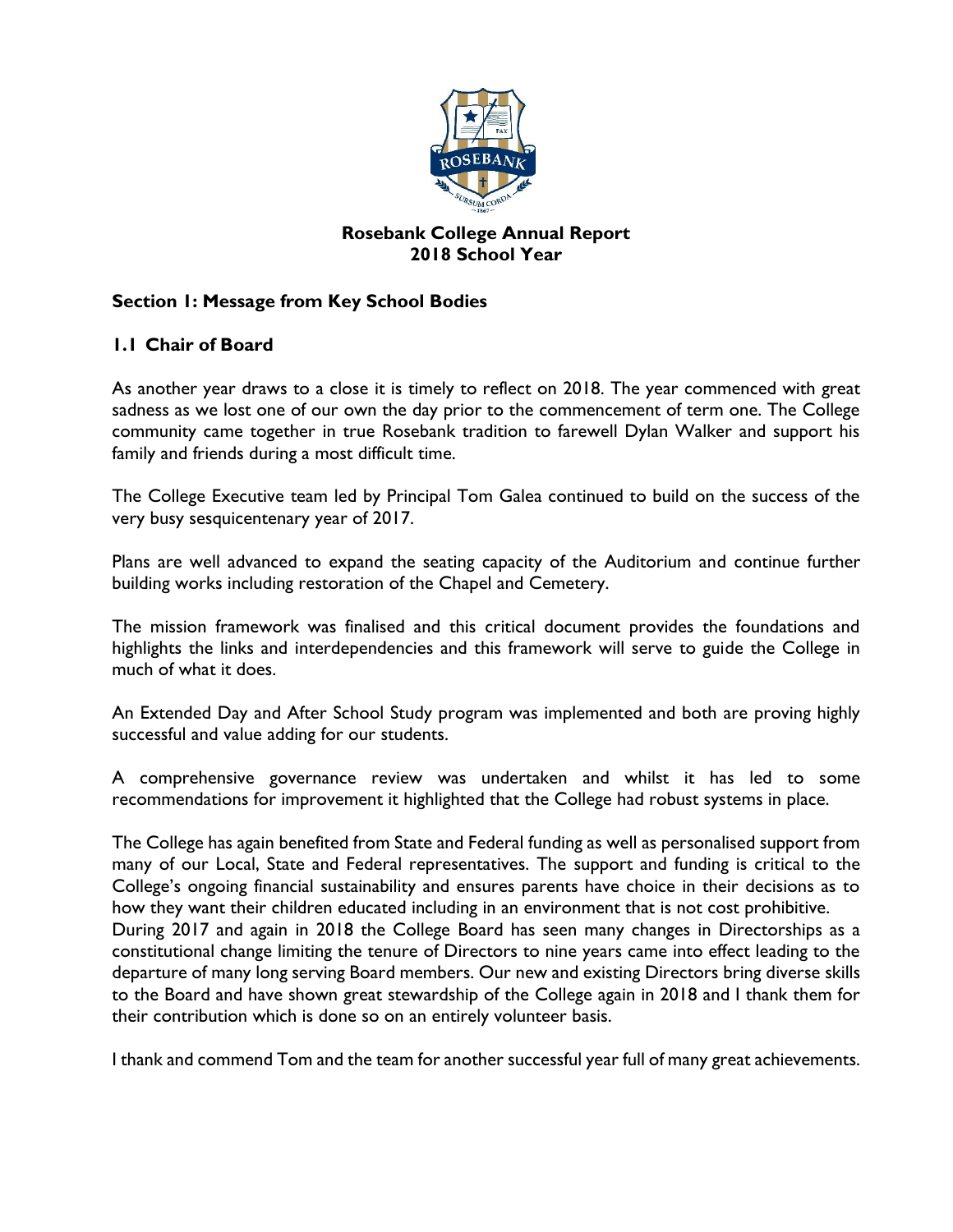I extend my sincere gratitude to the students and parents of Rosebank who continue to engage, support and contribute, leading to making Rosebank College an outstanding school community.

Ms Tara McCarthy

## **1.2 College Principal: Mr Tom Galea**

Following the huge 2017 Sesquicentenary Year that included much celebration, additional buildings and recognition of the significant people who have preceded us, 2018 has been seen as a year of consolidation review and planning. Intense periods of public expression require equivalent periods of quiet and collegial discernment regarding our core mission and focus as we move into the ongoing turbulent years ahead. This journey into the future has been and continues to be full of immense possibilities, innovation and creativity as well as anxiety, disruption and dislocation for all our families, students and the College itself.

However, we have not been idle. We recall the life of our Yr 12 student, Dylan Walker, who passed away on the day before school commenced. We saw the College strengthened in its grief and the support of his family and friends during this most tragic of losses.

We have also created the two new Houses; prepared for the five-year education audit and renewal of registration; commenced the significant renovation of the ground floor of Erie and Inkamana providing a further nine classrooms, five offices and a meeting room; established the Extended Day and After School Study program; developed more cohesive and dynamic classroom practices of differentiation; strengthened the sacramental and liturgical program of the College; Developed a comprehensive framework for staff formation and professional development; Reviewed the basic timetabling assumptions to ensure transparency and flexibility; Updated the College compliance and risk management system ensuring it is well designed, well managed and clearly understood; Established the role of Events Manager; Managed the mid cycle 2016-2020 Strategic Plan review with relevant updates to core strategies; Expanded our International S School partnerships to include Africa as well as Central and South America.

Among these important achievements, the production of the College Mission Framework has been a significant project emerging from the extraordinary development of the past 5 years. The Framework attempts to capture the links and interdependencies of the various elements and activities of the College community. It is grounded in a profound sense of the larger Mission emerging from our fundamental call by God to make a difference and of which Rosebank is a small but nonetheless significant 'drop' – one that can create a ripple or a tsunami. What we radiate outwardly, the impact we have collectively and individually will be directly proportional to what we live and breathe and believe inwardly.

In ending 2018, we thank our exceptional students ably lead by the 64 leaders and, in particular, our Captains: Harry Sumption and Molly Hayes, and Vice Captains: Colm O'Neill, and Susanna Gillard. We have been again inspired by our student's aspirations, creativity, commitment, generosity and the sense of pride in their College. Neither they nor we are perfect however what is special at Rosebank is how we work with each other's strengths and forgive each other's limitations. We congratulate them for the wonderful personal and team-based successes in all areas of activity; academic, pastoral, ministry and co-curricular. You certainly deserve a well-earned rest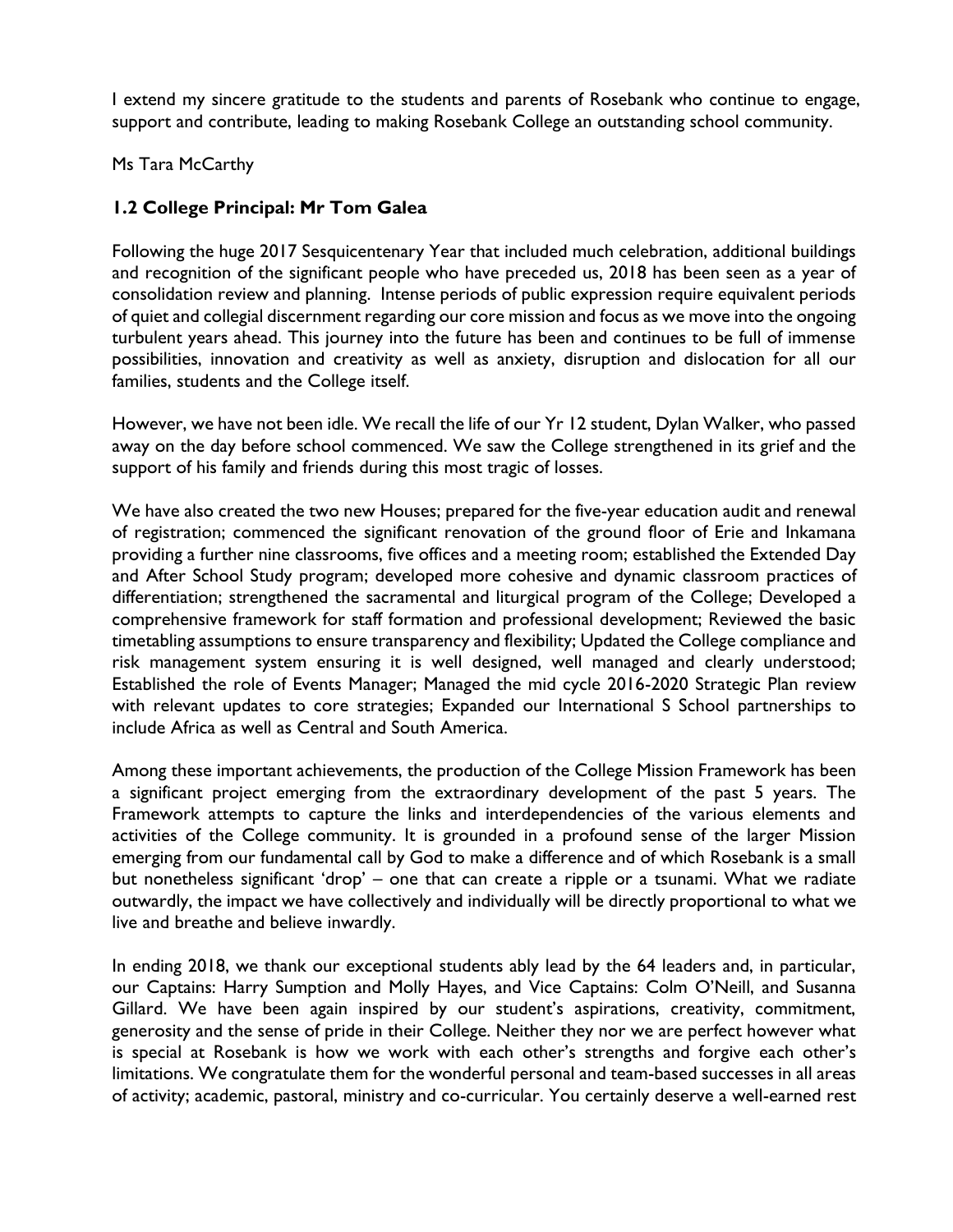so as to return rejuvenated for another year of intense effort.

We take this opportunity to thank parents for your untiring support and confidence in the College. Within an appreciative community anything is possible. In particular, I thank the outgoing President of the P&F, Greg Sinclair and other members of the P&F who are retiring this year: Therese Griffiths, Anne Marie Ludeke, Chris Georgiadis, and Leanne Quach. Their generosity, care and commitment to the College has been exemplary and deeply appreciated. We also congratulate the newly elected P&F executive: Damian Bridge (President), Ann Gould (Vice President), Karen Griffiths (Secretary), and Duncan Sibley (Treasurer), and offer them our full support and confidence.

We also thank all our staff who have faithfully carried out their duties with integrity and commitment. They are an essential component of the enablers who constantly give so much of themselves. We are also grateful to their families and loved ones who share them with us so generously and for long periods of time. The work of education is an 'all in' affair.

The College Executive have worked tirelessly serving the community with exceptional management and leadership. They have all carried additional responsibilities while I have been on leave. While this was challenging, it provided the College a chance to test its managerial robustness and flexibility, which was a great success. In particular, I thank Paul Hardwick, Assistant Principal, for his care for the community.

We thank our Local, State and Federal representatives who are wonderful supporters of the College. We note the efforts of Angelo Tsirekas (Mayor), John Sidoti (Member for Drummoyne), Jodie McKay (Member for Strathfield) and Craig Laundy (Member of Parliament for Reid) and we express our gratitude for the financial support of over \$15m in recurrent funding and \$25,000 in capital funding to allow us to create and sustain our community. We are particularly thankful for the fact that State and Federal Governments have heard the needs of families who want the freedom to choose their school and who are entitled to government funding. The restored 3% funding indexation for 2019 has and will continue to relieve the pressure on families and their fees. We hope and pray that this generosity will also extend to more accessible capital funding as we continue to provide safe contemporary but comfortable learning spaces for our students.

We thank our Directors and Members and particularly the Chairs, Ms Tara McCarthy and Sr. Catherine McCahill who have lead with wisdom, skill and discernment. The College is exceptionally well serviced by the fine men and women who manage Governance for the College and have demonstrated a high level of care and commitment to its mission. We also continue to extend our gratitude for the inspiration, encouragement and challenge offered by the Sisters of the Good Samaritan. While they have no direct responsibility for the running of the ten GSE Colleges, their support has not waned and their presence is felt at all times in mutual appreciation and discernment.

As we turn to 2019 with growing confidence and pride, we will be taking up the theme of Wisdom as our collective focus. This theme challenges us to move beyond data and information, through knowledge and skills and on to embrace a commitment to learning for wisdom. Wisdom is not an end but a process. It is a commitment to maintain an open and humble heart and mind and to use all our skills, knowledge and values to make good life-enhancing and sustainable decisions. Other projects we will be working on include: a 4-year eLearning project that will renew and revitalise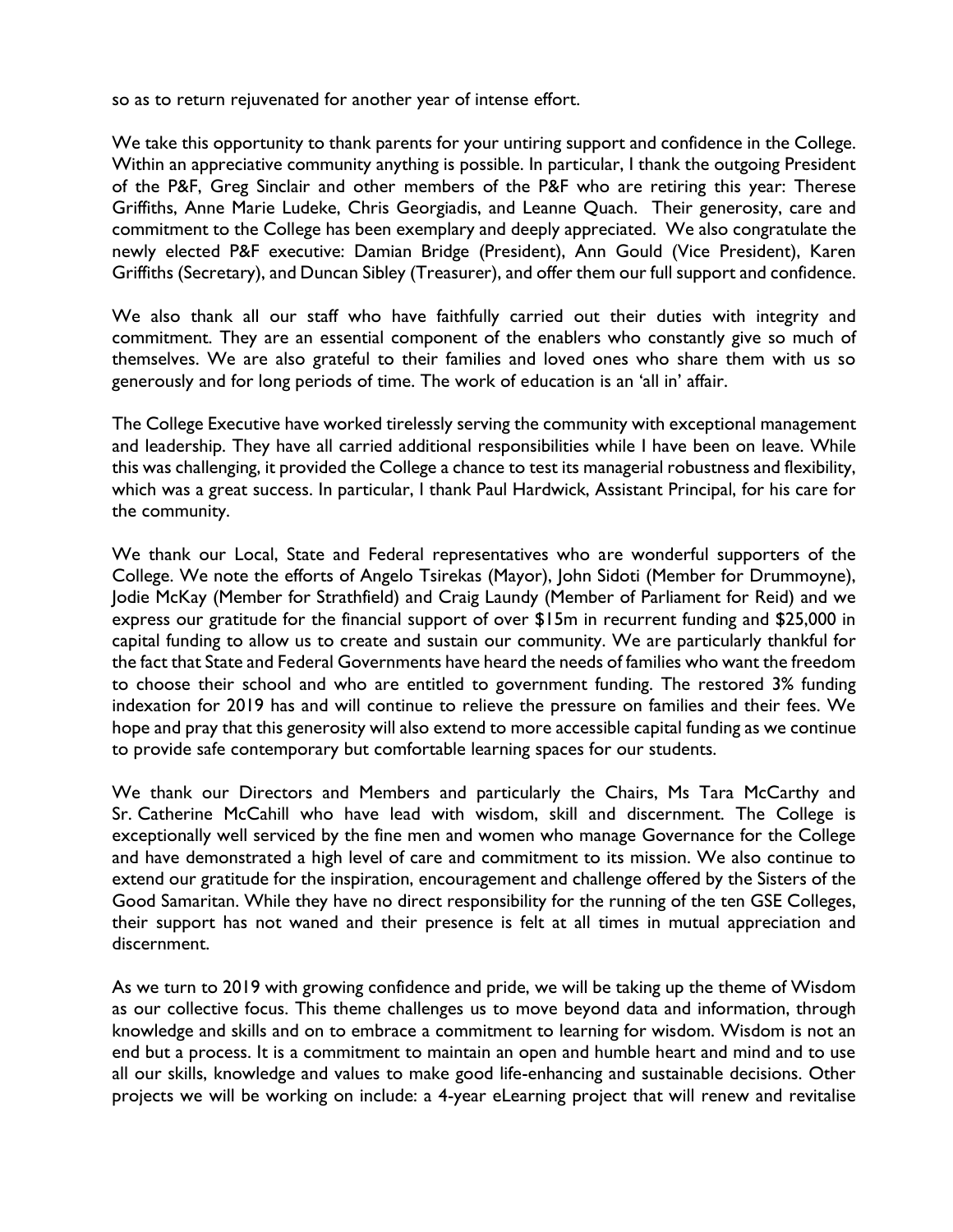our teaching learning programs throughout the College; the expansion of the Auditorium and completion of the Colonnade around the cemetery; detailed planning for 300-seat theatre / lecture space; establishing the Vacation sport, activity and study program; growth and implementation of the two new Houses (Adamson and Hayes); implementation of the Mission Framework; hosting the International Benedictine Conference along with the other nine GSE schools; enhancing the current staff planning and review tools; designing and implementing a disaster recovery power supply solution; integrating our reporting, assurance and learning systems into our Compliance and Risk Framework; and strengthening the connection with and educational programs for parents.

There continues to be much to be accomplished. May God continue to strengthen us for Mission, with renewed vigour, focus, priorities and commitment so as to continue our service in 2019.

Tom Galea **Principal** 

## **1.3 College Captains: James King and Gabrielle Blefari (Graduating Class of 2018)**

The first opportunity to address the Rosebank College community as College Captains was the beginning of an ineffaceable twelve-month period of both irremediable despair and immense contentment. Our promise to the student body, delivered during the special sesquicentenary ceremony at St Mary's Cathedral of 16 June 2017, was strong leadership, empowerment and greater opportunities. We trust, having been guided by the pursuit of fulfilment and success, that our service has accomplished this commitment and that our leadership has advanced the community. Our message of gratitude expressed in the final moments of our captaincy, on 13 June 2018, is one that we wish to reiterate. For the opportunity to serve such a wonderful school community, we will always be grateful.

Rosebank College is an institution founded upon principles of respect and integrity, in pursuit of a balance between the spiritual, intellectual, physical and social growth of each individual. In recognition of the varying passions and aspirations of the students, the fundamental philosophy of our leadership has been not to impose a vision upon students, though to empower them to pursue their own. For twelve months, we stood before the College with great pride, aware of our responsibility to lead by example with unwavering assiduity. Such sentiments of pride remain with us as we depart the place that nurtured and educated the Graduating Class of 2018 for six years. We wish future graduates and succeeding student leaders every success in their endeavours.

The fragility and beauty of human existence was signified by the sudden departure from life of one of our classmates. In his sixteen years of physical life, Dylan Walker achieved greater than many achieve in a life of considerably greater length. He achieved great happiness and joy, a satisfaction with life which he embraced surrounded by those he loves and those that love him. To determine the value of life according to its length is a deep disservice to the perished, for death is an inevitability often involving no choice. Of all the parts of life that Dylan was capable of controlling, he always chose to be his very best. He chose to appreciate each moment; he chose to love, to care and to always be there for his family and friends. This legacy of selflessness and sincerity in the pursuit of fulfilment is a way of life to which we all ought to aspire. May the Rosebank College community and the Graduating Class of 2018 always remember and cherish our beloved Dylan.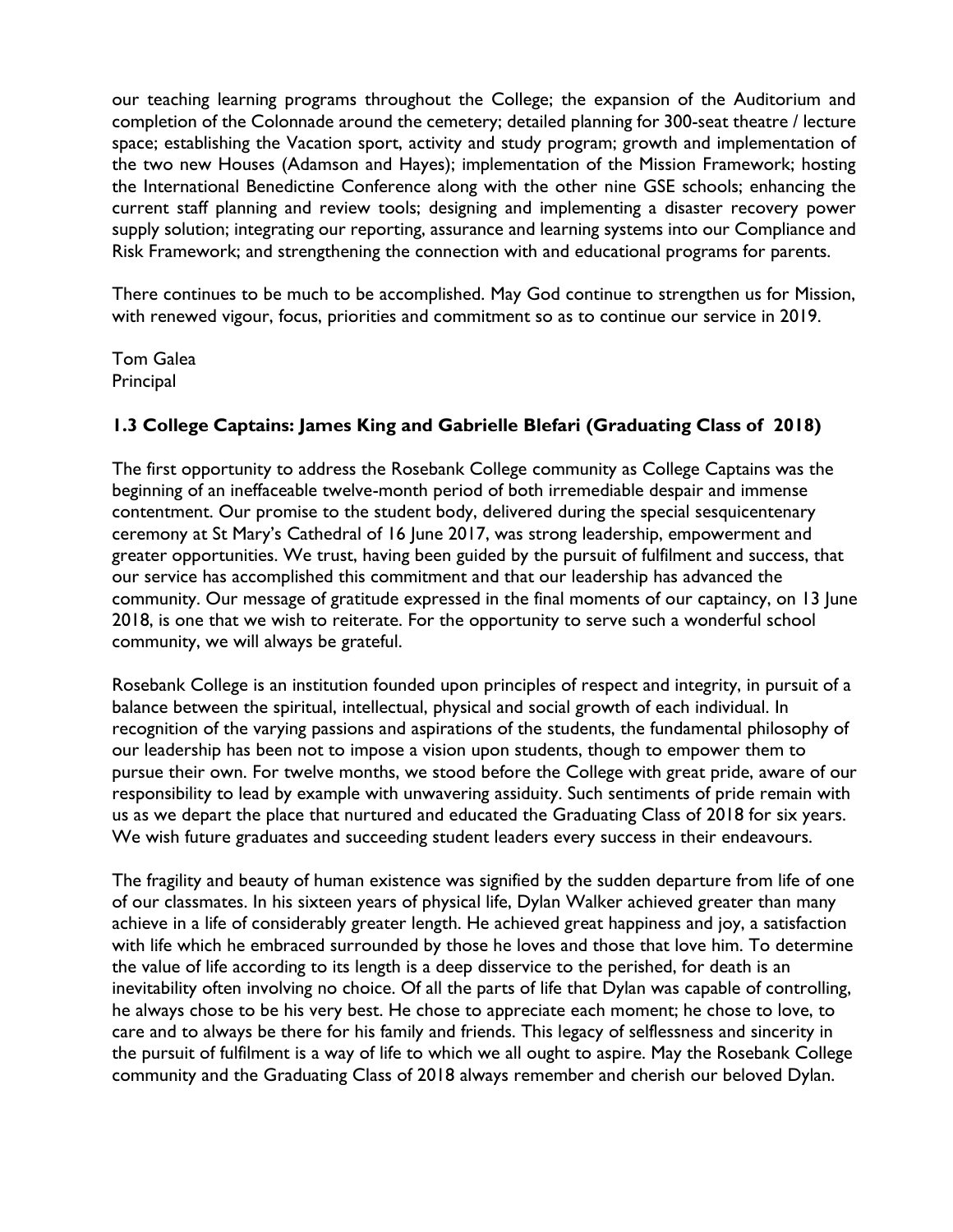It has been a privilege to be members of this place and a great privilege to have had the opportunity to lead our community. We await with high expectation and hope the future successes of Rosebank College.

#### **Section 2: Contextual Information about the School**

Rosebank College is an independent Catholic co-educational school, offering a dynamic learning environment for students in Years 7-12. Founded by the Sisters of the Good Samaritan in 1867, and celebrating 150 years with its Sesquicentenary Anniversary in 2017.

The College has a rich Benedictine heritage which is centred around the values of Peace, a Love of Christ, Stewardship, Hospitality, Compassion and Service. The harmonious co-existence of this tradition with contemporary pedagogy, professional staff and functional learning and recreational spaces, engender a community where each student has the opportunity to pursue their talents and interests in a caring and supportive environment.

A challenging Curriculum includes a breadth of course offerings, extensive Co-curricular activities and a comprehensive Pastoral Care program of wellbeing and development. This Pastoral Care Program:

- − Fosters a sense of belonging for each child;
- − Actively promotes acceptance of the individual and individual differences;
- − Encourages responsibility;
- − Implements a Peer Support Training Program where Year 9 students assist Year 7 students making the transition to secondary education;
- − Is based on a vertically grouped House System so that students benefit from the interaction of working together across Year groups.

Innovative learning is a key feature of the Curriculum. This encompasses:

- − ConnectED: a Year 7 integrated and multi-disciplinary approach to learning in English, History and Geography;
- − STEM experiences embedded in the Year 8 curriculum;
- − Accelerated Apprenticeships and School-based Traineeships;
- − Accelerated Learning and Enrichment opportunities across many subjects and EnrichED
- − The College's Gifted and Talented program which consists of the InnovatED and InspirED modules, designed to challenge, motivate and engage learners who require further extension in Years 7-10
- − International Benedictine Short Stay Student Exchange Program (IBSSSEP).

Rosebank engages active learners to become discerning and responsible global citizens. We integrate elearning tools and pedagogies to develop digitally literate, critical and creative thinkers. A dedicated Study Tutor works with students, particularly seniors, to help them develop good study habits, organisation and learning skills. Benedictine education places the Creative and Performing Arts at the centre of learning with Music, Art, Drama and Dance being the original languages and window to the soul. Throughout the year, there are opportunities for students to share their gifts in creativity including the Festival of Creative Spirit, Character Day, musical showcases, drama performances, exhibitions of Major Works and Hospitality functions.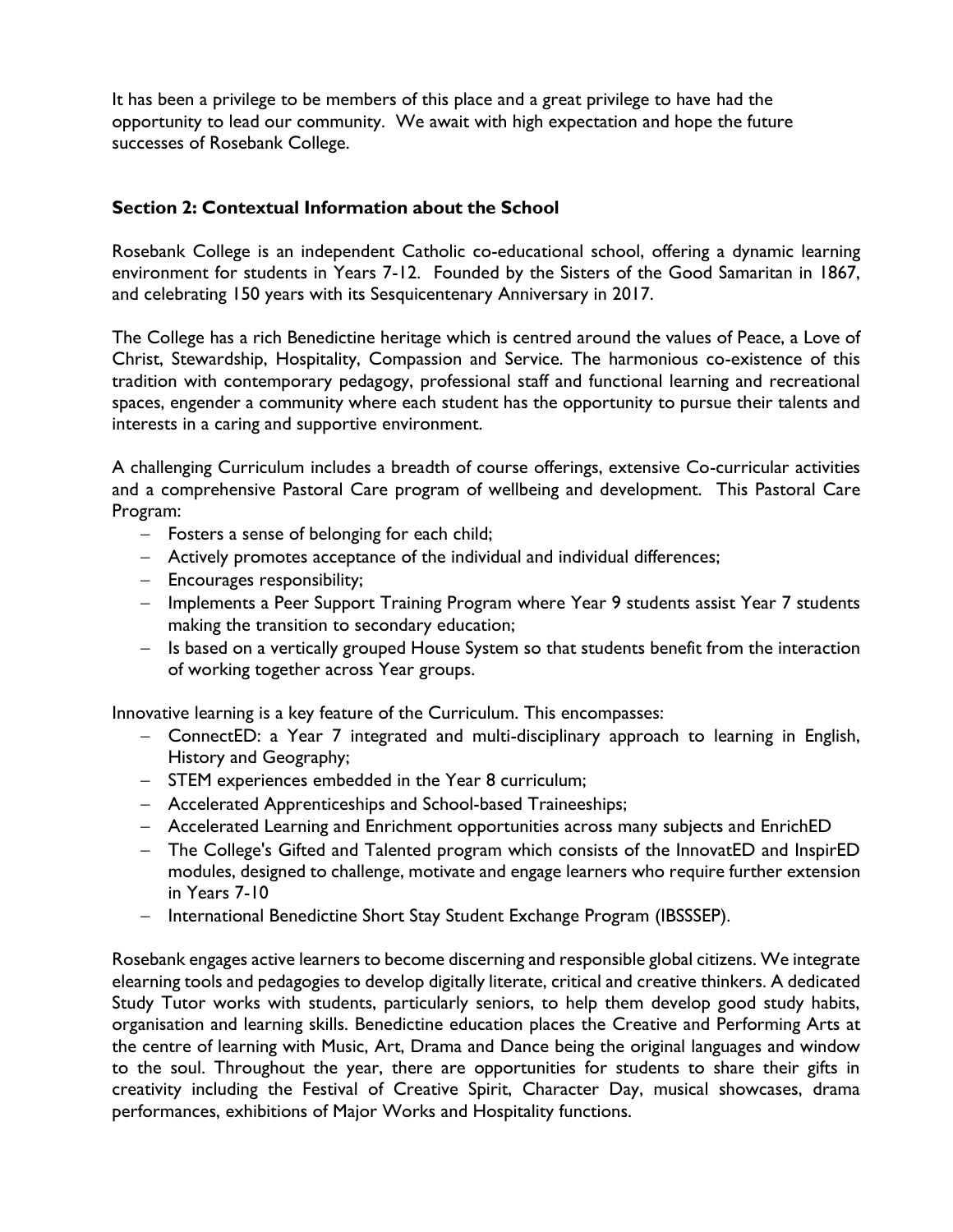The College has an extensive and broad Co-curricular Program which promotes each student's physical, cultural and social development. Each Term, students are invited to choose from over 30 activities to participate in on a Thursday afternoon. Two of the four selections must be a physical activity. Professional trainers and coaches are employed to conduct each activity. This ensures a high level of skill development and a rewarding experience.

Rosebank strives to be a flexible and inclusive community, reaching out to others in prayer, practice and perspective. It is a place where staff and students want to be. A centre of academic excellence where students fully engage in their learning to make a difference in their world.

The College has undertaken an extensive building program over recent years to provide modern facilities for a 21<sup>st</sup> Century education. This includes a Research and Study Centre, Technology and Design Centre, an Art centre, a Trade Training Centre, a Creative and Performing Arts Centre, numerous General Learning Areas, multi-purpose indoor gymnasium, a new Science Learning Centre, administration building (Downside) and upgrades to the existing learning spaces.

## **Section 3: Student Outcomes in Standardised Literacy and Numeracy Testing**

NAPLAN testing occurs for students in Years 7 and 9 and assesses student performance in the areas of reading writing, spelling, grammar and numeracy.

The Year 7 2018 NAPLAN results show results that are significantly above State average in all aspects.

| YEAR 7 MEAN NAPLAN RESULTS |              |                 |  |
|----------------------------|--------------|-----------------|--|
|                            | <b>STATE</b> | <b>ROSEBANK</b> |  |
| Reading                    | 543.1        | 574.4           |  |
| Writing                    | 511.4        | 552.4           |  |
| Spelling                   | 551.5        | 608.7           |  |
| Grammar                    | 547.5        | 579.I           |  |
| Numeracy                   | 552.0        | 586.2           |  |

The 2018 Year 9 cohort also achieved significantly above the State in all aspects.

| YEAR 9 MEAN NAPLAN RESULTS |              |                 |  |
|----------------------------|--------------|-----------------|--|
|                            | <b>STATE</b> | <b>ROSEBANK</b> |  |
| Reading                    | 586.2        | 615.8           |  |
| Writing                    | 549.4        | 587.7           |  |
| Spelling                   | 588.6        | 608.7           |  |
| Grammar                    | 582.3        | 607.5           |  |
| <b>Numeracy</b>            | 600.0        | 625.2           |  |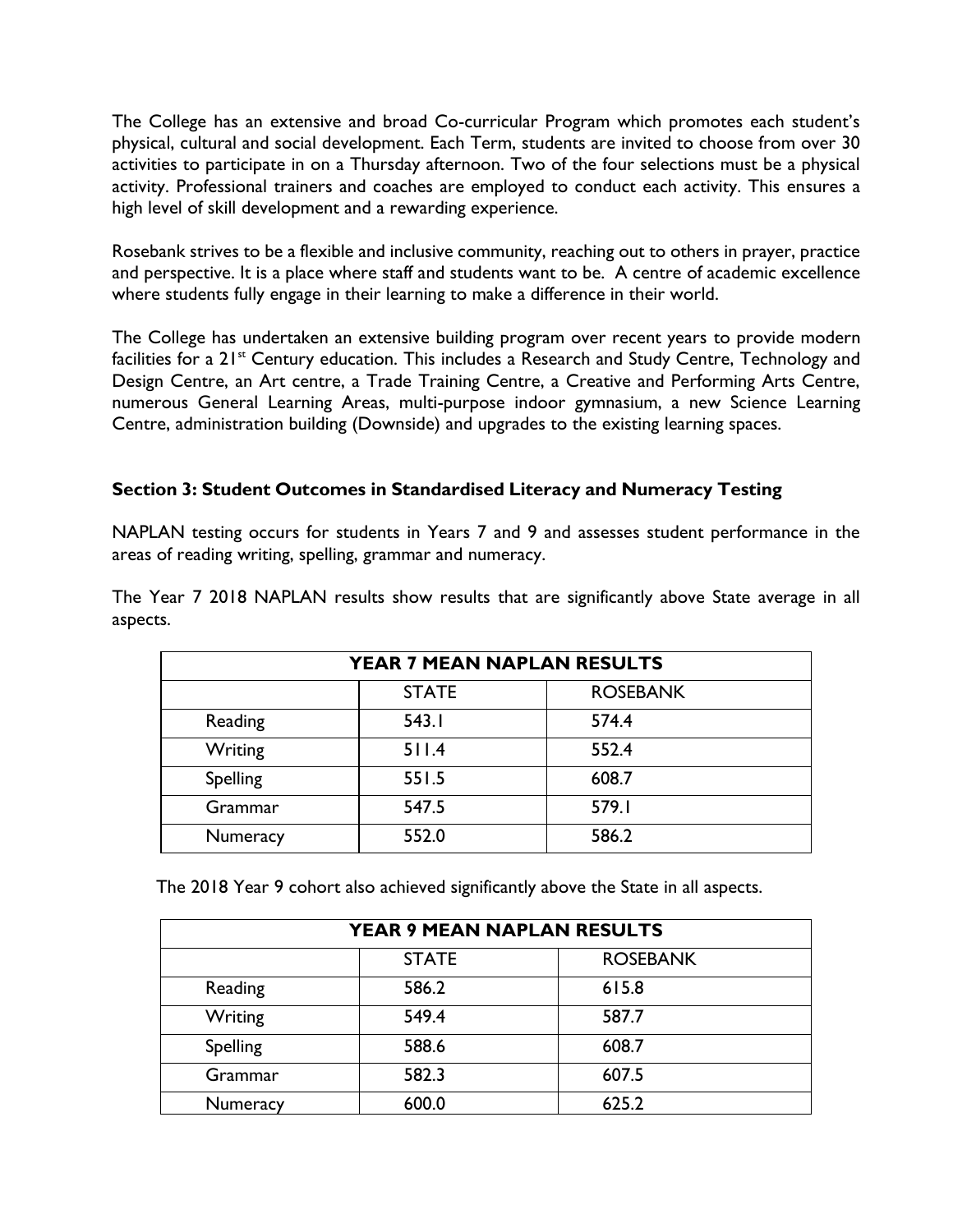Averaged scale score growth for the 2018 Year 9 cohort since they were last tested in Year 7 was as follows:

|                              | Reading       | <b>Writing</b> | <b>Numeracy</b> |
|------------------------------|---------------|----------------|-----------------|
| Year 9 State                 | 39            | 48             |                 |
| Year 9 Rosebank              | 38            | 33             | 47              |
| <b>Greater than or equal</b> | 74% of cohort | 65% of cohort  | 69% of cohort   |
| to Expected growth           |               |                |                 |

In Year 9 results, scaled relative growth from Year 7 results, compared to the State, was the marginally less for reading but significantly higher for writing and numeracy.

## **Section 4:**

## **4.1 Granting of Records of School Achievement**

All students in Years 10 and 11 were eligible for a Record of School Achievement. This credential, issued by NESA, was sought after by a small group of students who exited school to pursue a c o m b i n e d HSC and trade qualification.

## **4.2 Results of the Higher School Certificate**

The College is proud of the success of its students in the 2018 HSC. Rosebank students were examined in 35 school-based courses. Of these courses, 83% were above State average which is the highest proportion ever achieved at Rosebank. There was also 23% of the cohort who appeared on the Distinguished Achievers list.

The 2018 Rosebank results greatly exceeded the State in each of the top three Bands (Bands 4, 5 and 6) with 84% of results achieving in this range. Furthermore, almost half of all student scores were either a Band 5 or a Band 6.

Excellent results were achieved in a wide range of courses including:

- Band 6 results achieved by 42% of Dance students; 62% of Extension 1 Mathematics students; 31% of Italian Continuers students.
- Students who achieved in the top two Bands include: 100% in Extension 2 Mathematics; 91% in English Extension 1; 90% in Society & Culture; 78% in General Mathematics; 77% in Italian Continuers; 67% in Visual Arts; 67% in Hospitality; 65% in Legal Studies; 60% in Ancient History; 58% in Community and Family Studies; 55% in Physics.

Course in which 100% of the students achieved in the upper Bands, 4, 5 and 6 include: Dance, Design & Technology, Drama, Music 1 & Music 2, Society & Culture, Hospitality.

The percentage of eligible students with an ATAR of 90 or more was approximately 15%; while the percentage of students with an ATAR exceeding 70 was approximately 60% exceeding the State percentage by approximately 10%. This is the highest ever achieved by Rosebank. This result allowed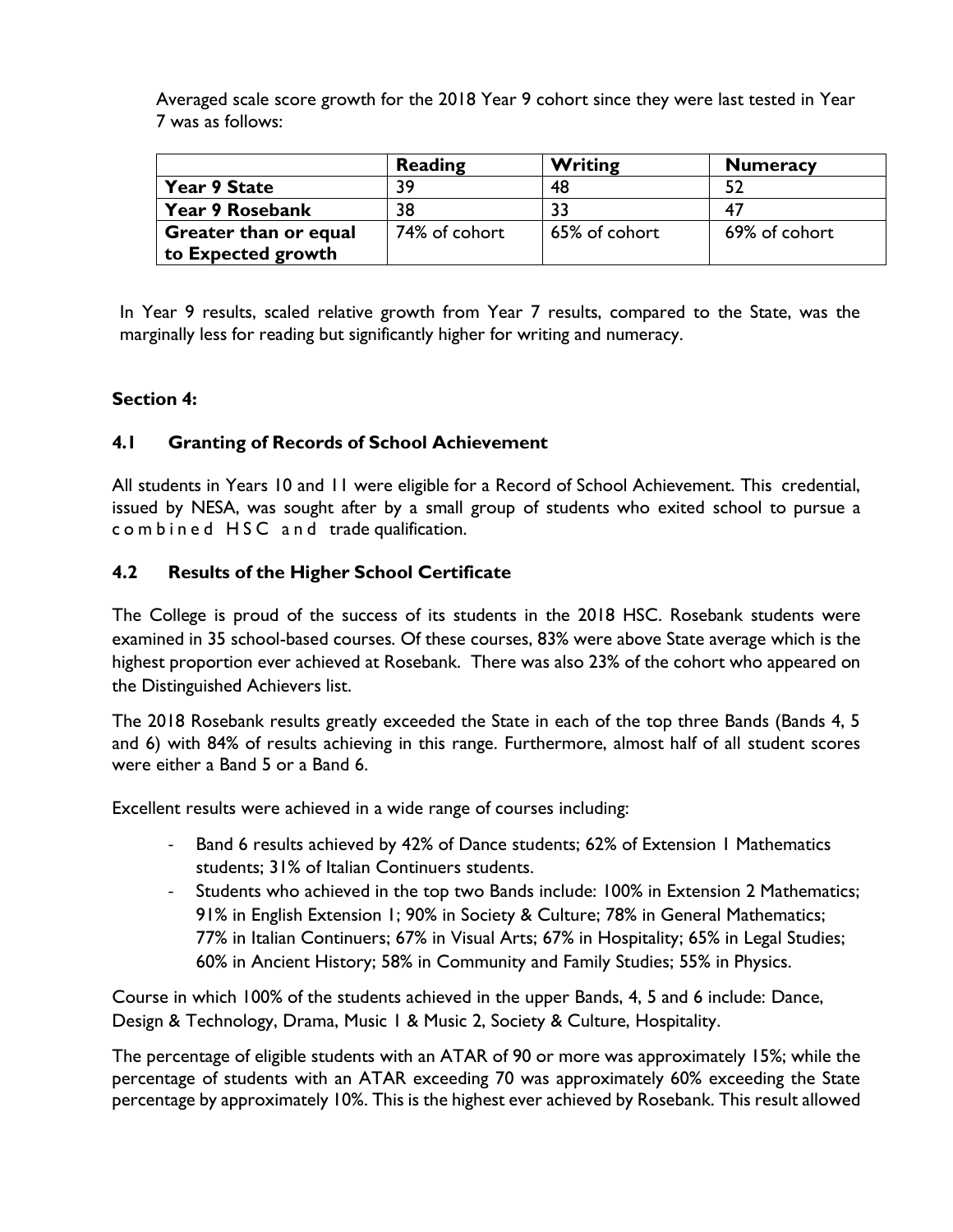the majority of students to receive tertiary study offers. The Dux of the College achieved an ATAR of 97.50.

## **Section 5: Professional Teaching and Learning Standards**

In 2018, Rosebank College had ninety-nine staff who were classified as Proficient Teacher level. It had nine staff who were Provisionally Accredited at Graduate Level and working towards Professional Competence of Proficient Teacher Standard over the course of 2018.

On January 1, 2018 all pre-2004 teachers transitioned to the system of maintaining teaching accreditation with NESA. This included staff in job share arrangements and on maternity leave. A core enabling role of the Staff Services Team is staff formation and the team spent considerable time ensuring that the transition for pre-2004 teachers was smooth, that the staff were aware of their requirements and that they were engaged with the National Teaching Standards and what each standard looked like in practice. To facilitate this, the College applied and was successful, to become an accredited provider of NESA school-endorsed professional development. This enabled the Staff Services Team to have a renewed focus, not just on the continued development of quality professional development for the staff, but on the considered writing up of each experience, the opportunity for staff to provide constructive feedback, but also the opportunity for all experiences to assist each staff member in their formal NESA maintenance.

The College continued the practice of Tuesday afternoon Professional Development for all teaching staff, for one and a half hours per week. The professional learning workshops focused across three main areas; engagement for all staff with the AITSL National Teaching Standards and their application to NESA, implementation of the new Stage 6 Curriculum in relevant KLA areas and building a culture of reflective practice with an emphasis on assessment and feedback.

A particular curriculum focus was the implementation of new syllabi documents in Stage 6. The specific areas of study included Science, History, Mathematics and English. New syllabus documents always provide opportunities for looking at new ideas and new ways of learning. The resource of time and professional formation provided to relevant staff this year has strengthened the collaborative nature of staff learning at Rosebank and allowed for deep engagement with each relevant course.

The Pastoral Leaders participated in a five day leadership formation course, *Leading from the Middle*  facilitated by the Association of Independent Schools. The course involved readings on leadership theory, application of the learning and sustained leadership of a strategic change initiative with the College context. Some of the initiatives explored and implemented included Increasing Parent Engagement, Lunchtime Clubs, Creation of a Student Newsletter, Electronic Permission Notes and Peer Mentoring.

Albert Einstein told us that "insanity is doing the same thing over and over again and expecting different results." This sentiment leads us to the conclusion that change is an inevitable part of improvement. Change means learning more, thinking differently, altering practices and improving student learning outcomes. An integral part of staff formation this year focused on working with the Rosebank teaching staff on using reflective practice to continue their change and improvement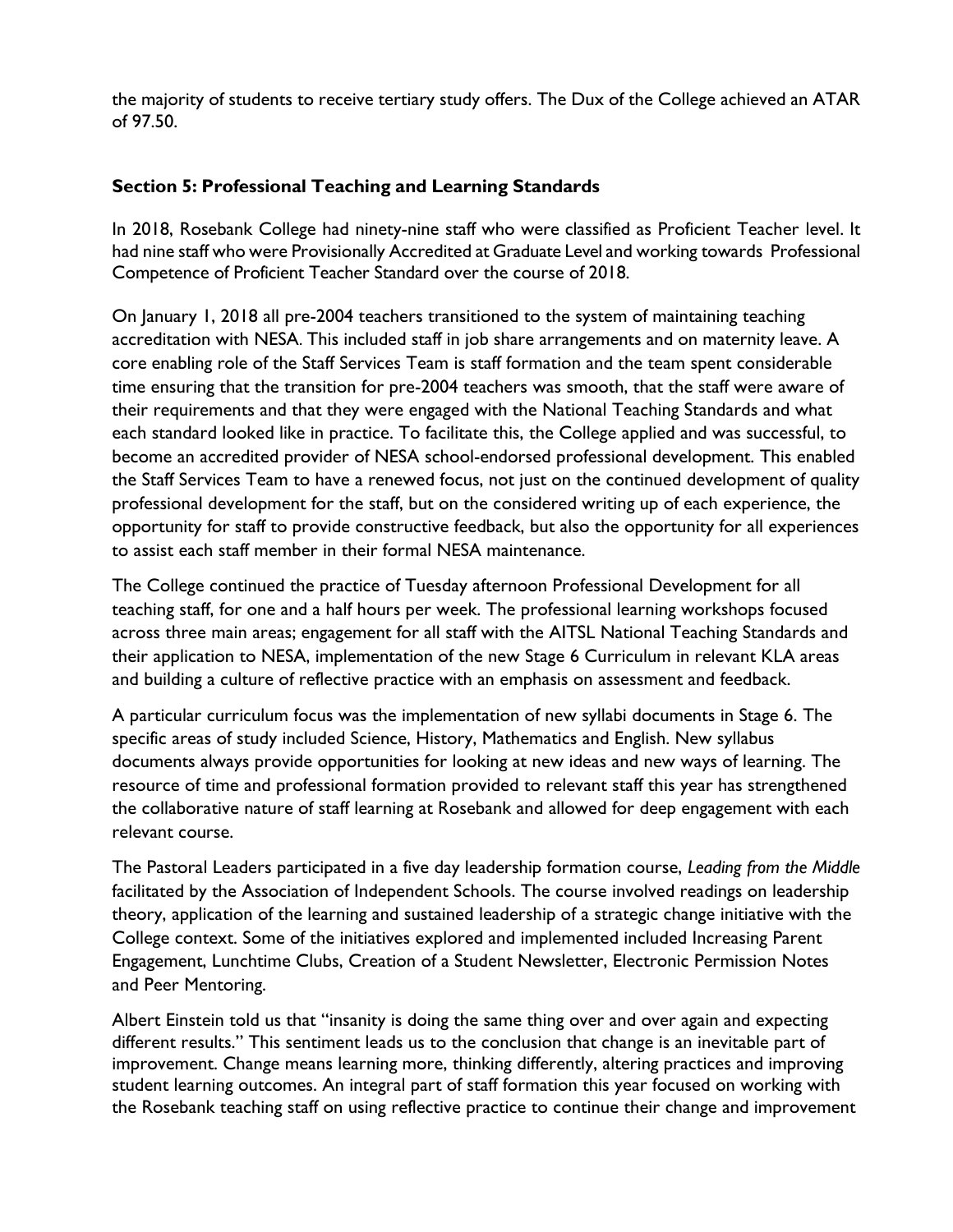journey. Whilst we, as teachers, are often asking our students to examine why they think the way they do about a piece of text, or an idea, or a technique, it is equally important that we ask ourselves the same questions. Reflecting on why we choose to present ideas or experiences the way that we do, opens ourselves up to looking at different ways to do things. This is an idea that has continued to develop through the classroom peer observation program as well as teachers individual goal setting in the completion of Rosebank Performance Planning and Review (RPPR) through working with a College mentor. *"It was lovely to observe a teacher working along students toward a common goal. Student and teacher worked as equals in an industrial kitchen. It was so very nice to observe VET at its best! For my own teaching I realise students are very capable and mature when given this level of responsibility."*

# **Section 6: Workforce Composition**

|                                        | <b>Full Time</b> |        | Part Time |        |
|----------------------------------------|------------------|--------|-----------|--------|
|                                        | Male             | Female | Male      | Female |
| <b>Principal</b>                       |                  |        |           |        |
| <b>Teaching Staff</b>                  |                  |        |           |        |
| <b>Specialist Support</b>              |                  |        |           |        |
| <b>Admin &amp; Clerical</b>            |                  |        |           |        |
| <b>Building, Maintenance and Other</b> |                  |        |           |        |

The workforce composition at Rosebank College for 2018:

(Census Data August 2018)

# **Section 7:**

# **7.1 Student Attendance and Management of Non-Attendance**

Student attendance data as reported to the Commonwealth Government in 2018 in Term 1, was 95% and Term 3 was 94%. Attendance is managed at Rosebank via the daily electronic collection of data through morning and afternoon Home Room. Students with patterns of non-attendance are highlighted through the following mechanisms:

- Reports from the Home Room Teachers
- − Management reports from Edumate (the College's administration system)

Parents of students who are absent are required to:

- Hake contact with the College by telephone to indicate the nature of absence on the day of absence
- − Notify or return to the College with absence notification in writing
- − Apply for leave from the Principal if the absence is prolonged (4 days or more)

The parents of students who are absent without prior notification, will be contacted by SMS on the day of absence. Students who do not supply a written record of absence will be followed up by:

- − Home Room Teacher
- − House Coordinator

Students who are identified, through our tracking reports to have high absenteeism are followed by: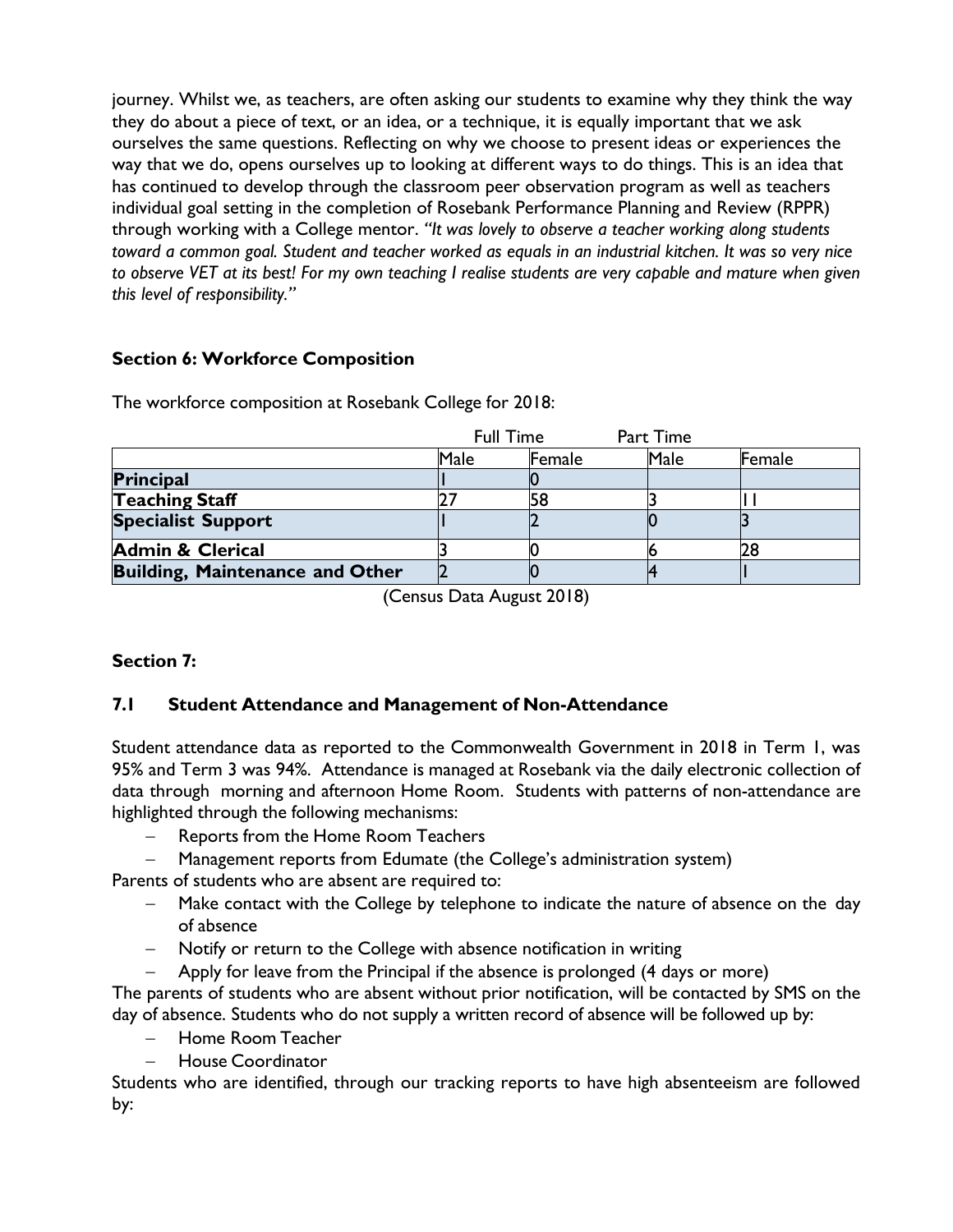- − House Coordinator
- − Home School Liaison Officer
- Dean of Pastoral Care

These students are required to submit work completed during holiday vacations to compensate for missed course work during the year. In 2018, students with high absenteeism were required to attend additional days of school to complete work under supervision. Students whose attendance is not satisfactory may be referred to Family and Community Services and/or the Police Liaison team.

## **7.2 Senior Secondary Outcomes**

Seventy eight percent (77%) of Year 12 students were offered a place in University or in a Private College. The remaining 23% either enrolled in TAFE or another Registered Training Organisation, secured full-time employment or explored a gap year option. 40% of students in Years 11 and 12 undertook a Vocational Education Training (VET) course. 23% undertook VET courses delivered at Rosebank. 17% studied Hospitality accelerated of (which 9% were Year 11 and 8% Year 12) and 5% studied Business Services (Year 11). 17% of students undertook an externally-delivered vocational course at TAFE, Trade Training Centre or other RTO. Of these, 16 were Year 11 and 13 were Year 12 students. 4 Students undertook a school-based traineeship in Retail Operations delivered by McDonald's and KFC RTO's.

## **7.3 Retention of Year 10 to Year 12**

| <b>Student Year</b> | Male | <b>Female</b> | Total |
|---------------------|------|---------------|-------|
| Year 10 2016        | 98   | ຊາ            | 90 ا  |
| Year 12 2018        |      | 80            | 66    |

In 2018, the retention rate from Year 10 to Year 12 was 87%. Students who left Rosebank College pursue opportunities, careers or further study in Vocational Education, through apprenticeships, fulltime employment and/or through attending specific Vocational Colleges such as Southern Cross Vocational College, Burwood.

## **7.4 Post- School Destinations**

Seventy seven percent (77%) of students in Year 12 were offered a place in University or in a Private College. The remaining twenty three percent (23%) of students were either enrolled in TAFE or another Registered Training Organisation, secured full-time employment, or explored a gap year option.

## **Section 8:**

## **8.1 Enrolment Policies and Characteristics of the School Body**

Rosebank College in 2018 had 1297 students enrolled as full-time students. The gender breakdown was 653 females and 644 males. The Index of Community Socio-Educational Advantage (ICSEA) for Rosebank College was 1107 (2017).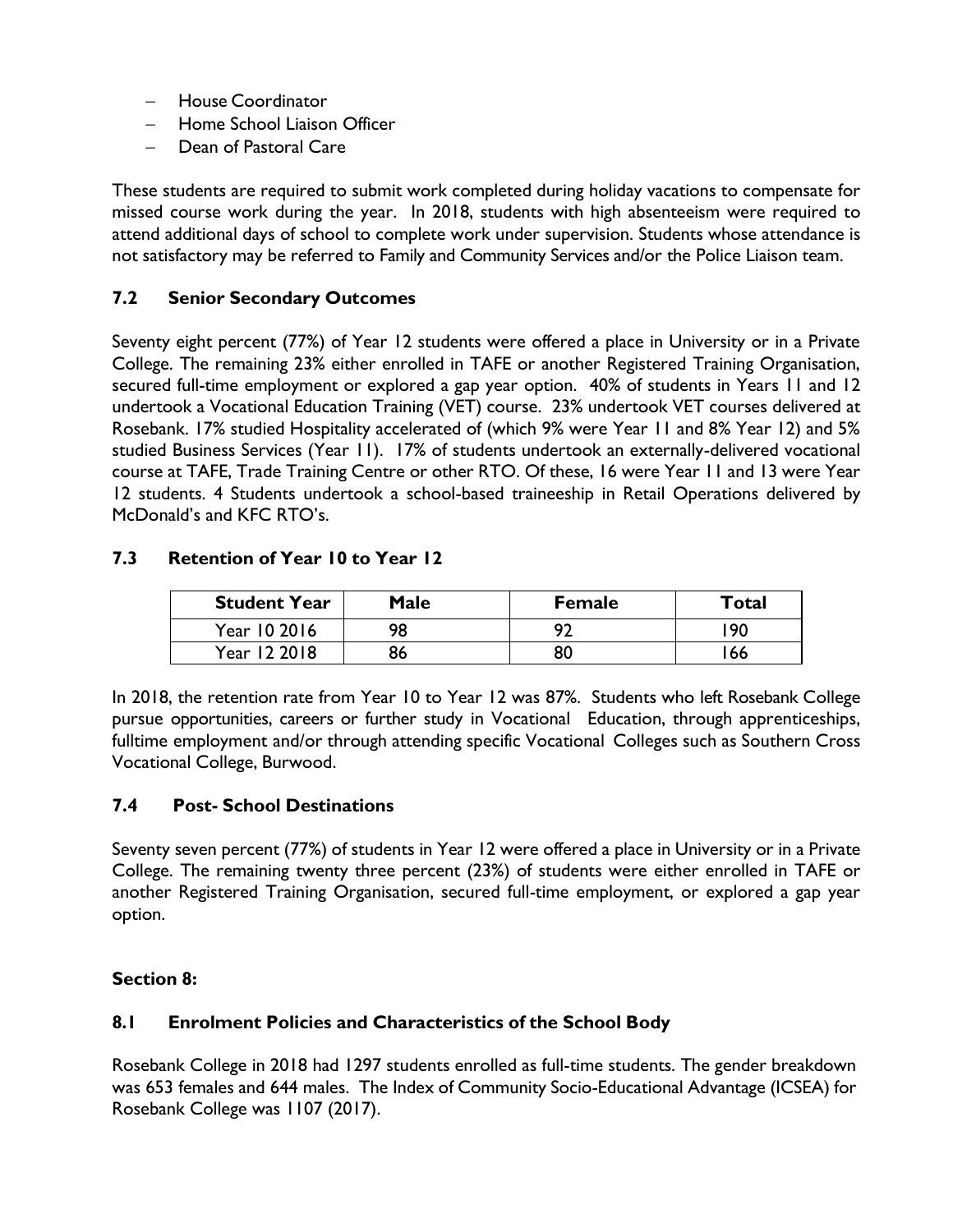# **8.2 Rosebank College Enrolment Policy**

Rosebank College is a Good Samaritan, Benedictine, Catholic co-educational school, catering for young men and women Years 7 – 12. The College promotes an inclusive, welcoming environment for children and provides transparent, accountable, risk managed approaches to ensure child safeguarding*.*

Co-education has been available in the Senior years (Years 11- 12) for over 30 years. In 2009 this was extended from Year 7 to Year 10. This initiative, along with others including a new uniform, new building program, e-learning program and new student leadership structure, have been met with overwhelming support by the College and wider community. The following guidelines and procedures have been developed in order to provide a fair and equitable enrolment process.

Conditions of enrolment include:

- Parents/guardians and students must support the Catholic, Good Samaritan and Benedictine values of the College and its Mission, which are articulated in the College Mission Statement;
- Students are expected to maintain a high standard of behaviour and to treat others with courtesy and respect;
- Parents/guardians are expected to reinforce these expectations and to ensure that students wear the prescribed uniform according to the College's uniform guidelines;
- Students who are in serious breach of the College rules may be asked to leave the College temporarily or permanently at the discretion of the Principal;
- Parents/guardians authorise the College to publish their child's photo in the College Yearbook, College Newsletter, College Website and other publications and media outlets for promotional purposes. Parents/guardians who do not consent to this must indicate this to the Principal in a separate letter at the time of Enrolment;
- Parents/guardians accept the responsibility to read all communication from the College including the weekly College Newsletter;
- Parents/guardians will attend all Learning Progress Meetings (Parent Teacher meetings);
- Parents/guardians agree to inform the College in writing immediately of any changes of address, contact details and other family information stated in the Enrolment Form;
- Parents/guardians agree to pay Annual College school fees either up front by the end of February each year or, enter into a 10 monthly instalment plan with the College which pays the annual fees charged in full by November of each year;
- Parents/guardians agree to be bound by any alteration to conditions of enrolment issued by the College Board.
- Parents agree to abide by the Rosebank Parent Code of Conduct (included in Prospectus).

The Conditions of Enrolment are enclosed with the Enrolment application, which must be signed as per the Enrolment agreement.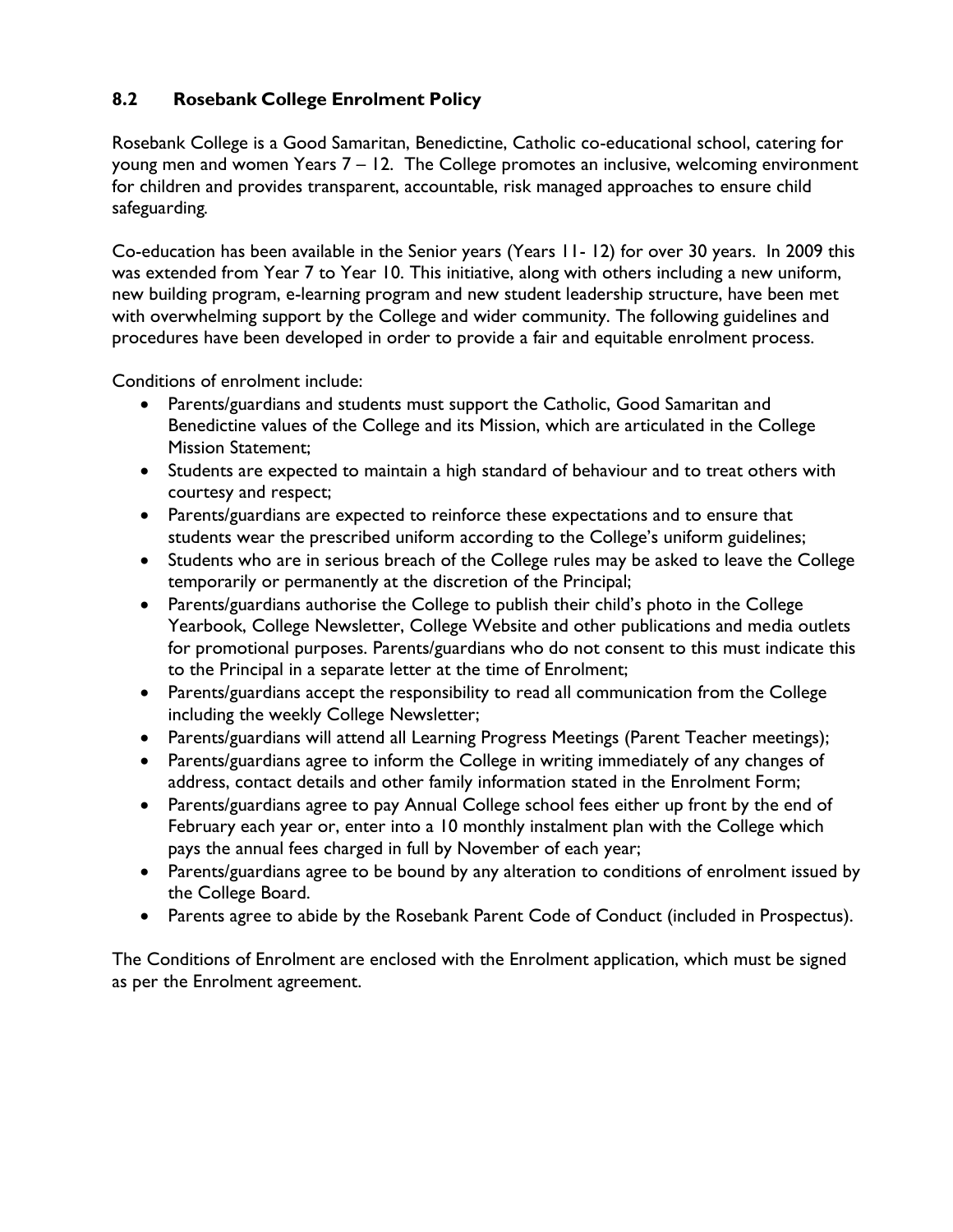## **8.2.1 Guidelines**

- 1. At Rosebank College, there are two stages in the Enrolment process:
	- *a.* **Application for student enrolment**: Prospective families submit an application form and \$250 non-refundable application fee. Application must include copies of Birth Certificate/Passport/Visa/Certificate of Citizenship, latest full school report and latest NAPLAN results (if appropriate). Applications are accepted on the condition that student behaviour, attendance and commitment to school work are of a high standard prior to enrolment and ongoing through to commencement of their studies at Rosebank. It is also conditional on all required documentation being supplied. The College reserves the right not to accept an application.

*Submission of an Enrolment form does not constitute that an Enrolment contract has been entered into.*

- b. **Interview and Confirmation of Enrolment:** All eligible applicants are placed on a waiting list in priority order (see below). These will be interviewed by a member of the Enrolment Team, once Year 5 NAPLAN results and their Semester One Year 5 report are received by the College. If the interview is successful, families receive an enrolment offer in writing. A Student Learning contract is signed during the interview. Families return the acceptance slip to the College and pay the \$500.00 Enrolment fee. The student is then enrolled at Rosebank College and is included in the Orientation and Induction Program.
- 2. **Priority Order:** Enrolment applications are accepted from birth. Placement on the waiting list for interviews occurs in the following priority order:
	- I. Current families
	- II. Children of Ex-students
	- III. Catholic families enrolled in Catholic Schools
	- IV. Catholic families enrolled in Public and other Primary Schools
	- V. Other families

The College will endeavour to maintain a balance in gender composition.

It is important to note that priority interview positions cannot be held indefinitely. Therefore, priority order can only be maintained for students up to Year 4 (30 Nov). *After this time, applications will be added to the waiting list and allocated according to that list.*

- 3. **Entry Points:** The main entry years are Year 7 and Year 11. Students will be enrolled in other years if a vacancy becomes available.
- 4. **Inclusive Community:** Rosebank College is a Good Samaritan, Benedictine, Catholic coeducational school. While Catholic families are given preference, students from other Christian and non-Christian backgrounds will be accepted pending an agreement that the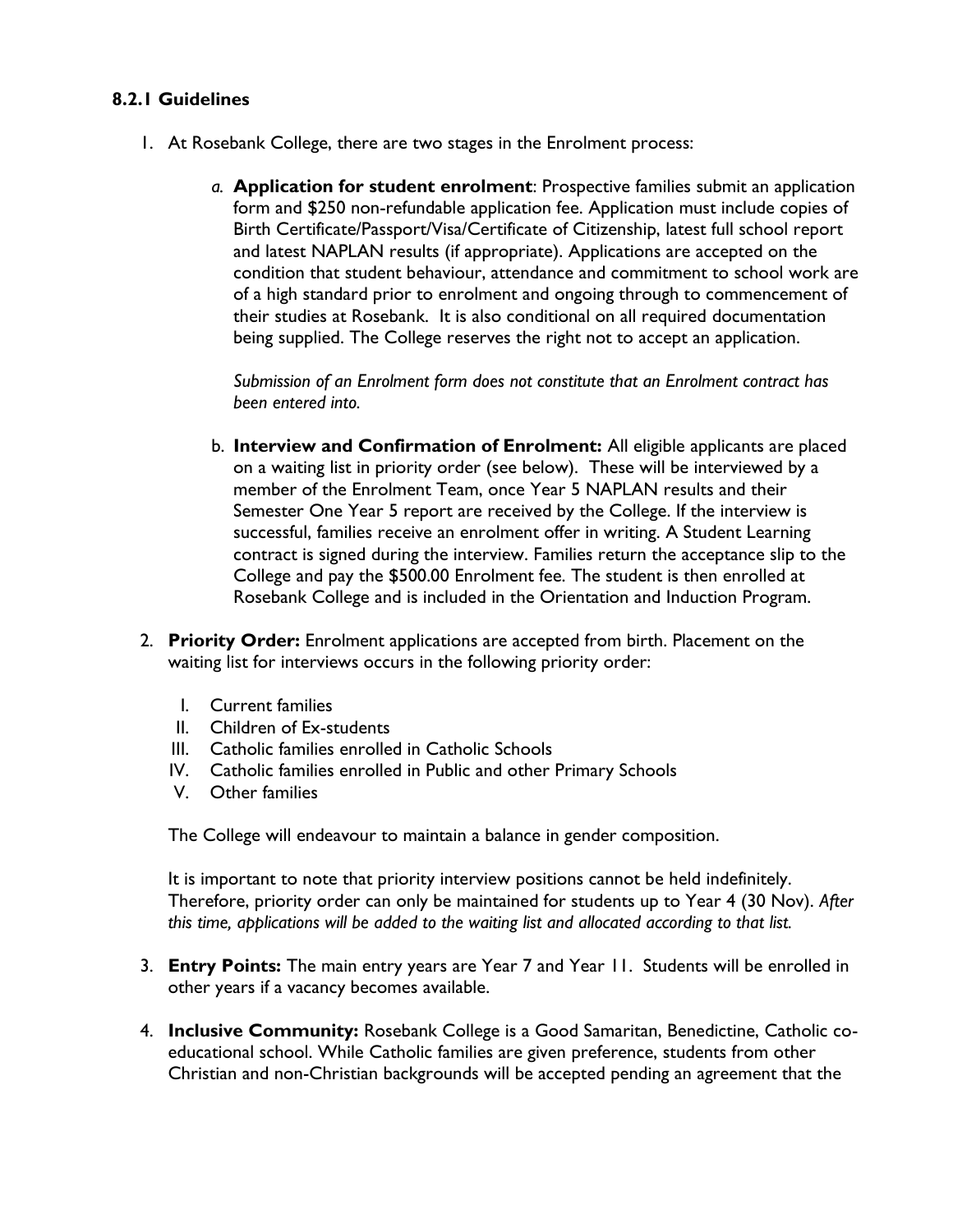student and family supports the Catholic and Benedictine ethos of the school and that the student will participate in Religious Education classes, prayer and all liturgies.

- 5. **Number of places:** The number of places available in each year group is limited. This number may vary according to availability of accommodation and at the discretion of the College Principal.
- 6. **Payment of fees:** All annual school fees are payable upfront by the end of February of each year, or by 10 monthly instalments, with all fees paid in full by November of each year.

If a family does not pay school fees upfront or has not agreed to enter a 10 instalment plan or does not honour that agreement, a child of that family cannot continue enrolment at the College until the matter is finalised.

Failure to make a payment of fees or abide by a financial arrangement made with the College may initiate legal action to recover the debt. Failure to pay fees by parents/guardians may result in the student being asked to leave the College.

The signatories of the enrolment contract are jointly and separately responsible for payment of that student's fees. This is a contractual obligation. Billings will not be apportioned or split between the signatories of the enrolment contract.

7. **Withdrawal of Applications:** The College withdrawal policy is applicable once the enrolment fee has been paid and enrolment has been secured.

If the student withdraws from the College prior to commencement of school the entire application and enrolment fee are forfeited (i.e. not refundable).

Once students are enrolled, significant commitments of resources and staffing are made. If circumstances change for a family and a decision is made to withdraw a student, notification will need to be made in writing to the Principal, advising of the student's withdrawal and giving 10 calendar weeks notice preceding their departure. If notice is not received, a further 25% of the annual tuition fee will be charged.

- 8. **Scholarships:** Rosebank College offers academic scholarships for students entering Year 7. Scholarships are awarded on the basis of the Australian Council for Educational Research (ACER) examination and an interview. The College uses the ACER Cooperative Scholarship Testing Program, an Australian wide annual program of academic ability tests, used by independent schools.
- 9. **International Students:** Although a small proportion of the College population, Rosebank College welcomes international students for short-term stays and long-term study programs.

Non-Permanent Resident students who hold a temporary visa of any class must, either personally or through their parent/guardian, ensure that the College Principal is always in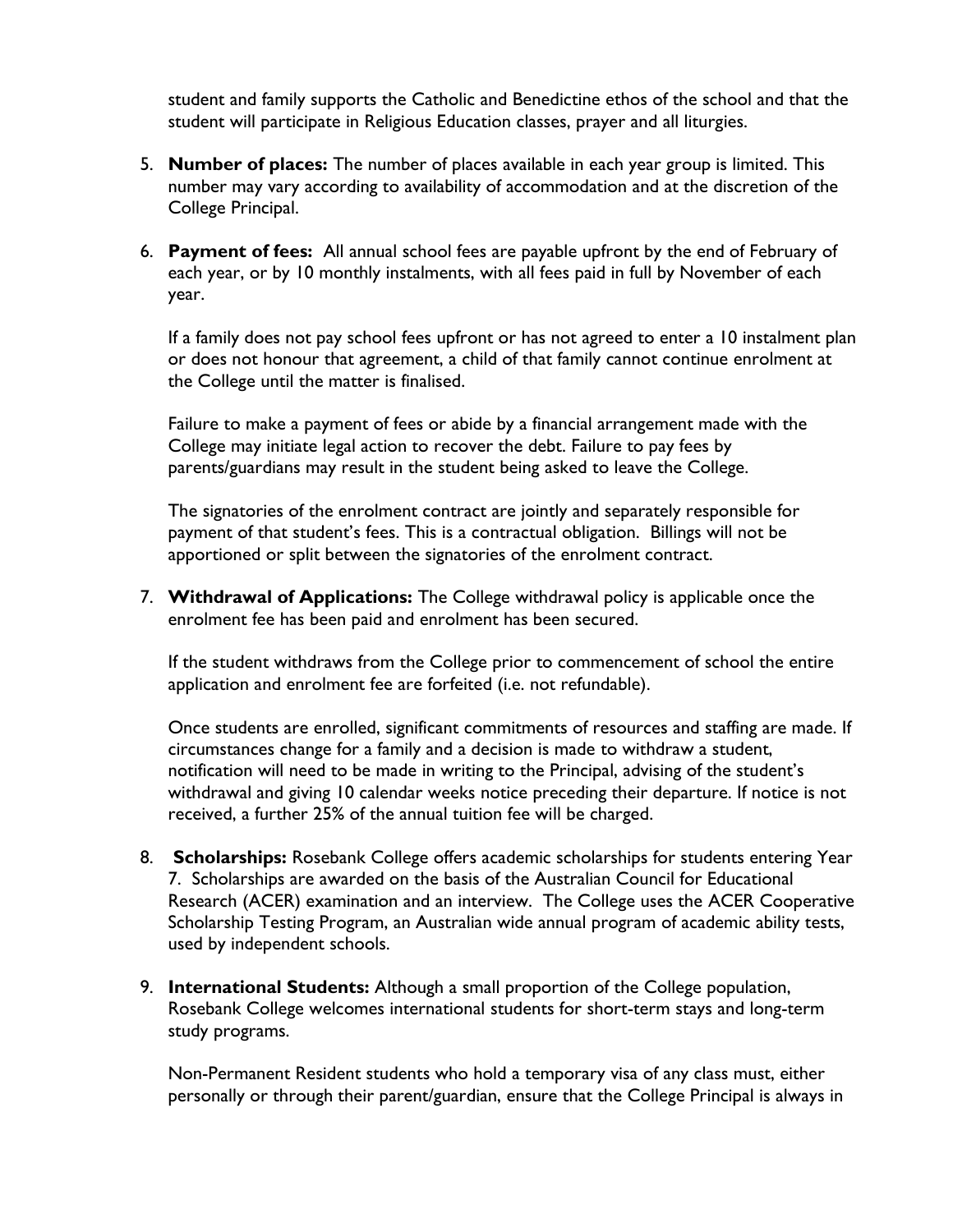possession of a copy of each student's current visa. The student and/or their parent/guardian must advise the Principal immediately if their visa status changes and/ or if the student is granted a Bridging visa at any time during the student's enrolment. The holding of a Bridging visa may alter the student's enrolment resulting in, amongst other consequences, a significant change in school fees payable.

Please see the enrolment protocols for international students. All international students will be assessed on their English writing and reading competence.

Students who do not meet a minimum level of competence in English are initially enrolled in a school preparation program taught at an Intensive Language Centre. Students may be required to attend the centre for either 10, 20 or 30 weeks depending on their language proficiency. On exiting the centre, students will be allocated to their appropriate age level thus not missing any substantial schooling while at the centre.

International students enrolled at Rosebank College are required to stay with relatives or with a family approved by the school (Home stay).

- 10. **These Guidelines:** The College may vary from these guidelines in special circumstances. These may include:
	- I. Time of enrolment
	- II. Transfers from interstate and overseas and from other Good Samaritan schools
	- III. Compassionate or other grounds

## **8.2.2 Procedures:**

- **1. Placement on the waiting list:** Placement on the waiting list is secured once applicants:
	- I. Provide a completed enrolment form
	- II. Submit all relevant documentation including NAPLAN results and full school reports
	- III. Pay the \$250 non-refundable application fee

Applications are accepted by the Principal and notification is sent. Unsuccessful applicants will also be informed as soon as possible.

*Provision of the above documents and the payment of the application fee do not bind the College*  to enter a contract for enrolment. A place on the waiting list does not guarantee enrolment.

## **2. Securing an Enrolment place**

Approximately two years prior to beginning in Year 7, all applicants receive a letter reminding them to supply the College with their Year 5 NAPLAN Results and latest school report.

Shortlisted and pre-approved applicants are invited for an interview with a member of the Enrolment Team. Successful applicants will be offered an enrolment place in writing soon after the interview. Successful applicants have two weeks to accept their enrolment offer and secure their place with a \$500.00 enrolment fee.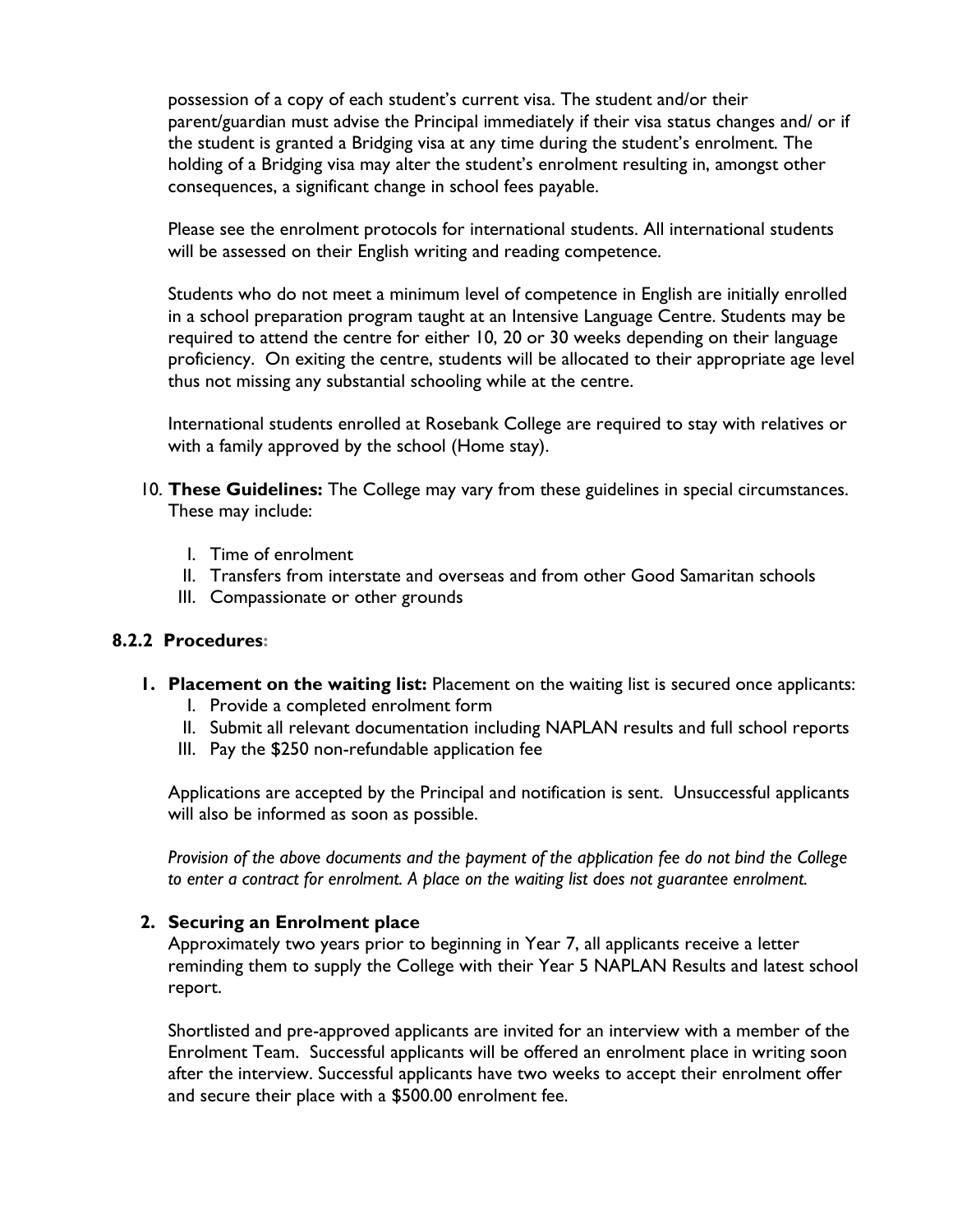## **3. Induction and Orientation:**

In August of the year prior to commencement in Year 7, Year 6 students and their parents are invited to the first of the Orientation/Induction experiences. The second Orientation experience is held in November. It is a full day experience conducted for students only. Students enrolling in other years are also invited to attend on this day.

In July of the year prior to commencement in Yrs 11, Yr 10 or Yr 9, successful newly enrolling students and parents are invited to attend a Subject Information Evening to indicate their subject choices. The subject selection process, followed by all current Rosebank students, is used for new families unless enrolment occurs later in the year, in which case an abridged process is provided for individual families.

## **Section 9: School Policies**

College Policies for Student Duty of Care, Privacy, Bullying Prevention and Intervention, Enrolment, Complaints and Grievances, and Student Management and Discipline are available on the College website located at [www.rosebank.nsw.edu.au.](http://www.rosebank.nsw.edu.au/) The polies are also available to be accessed through the Rosebank College Parent Portal and Staff Portal.

The Student Welfare Charter is available to the College community through the College Diary and Website. Based on the College's Benedictine values of Justice, A Love for Learning, Service, Compassion, Hospitality, Stewardship, Peace and a Love of Christ, it outlines the rights, responsibilities and practices for all in the Rosebank community. The Parental Code of Conduct is also located on the College website and through the Parent Portal.

The College's Anti-bullying Policy is available to the College community through the College Diary and Website. Its focus is to build positive relationships; it defines bullying and details a course of action for students who feel that they have been bullied. It also encompasses cyberbullying.

The Merit and Student Restorative System (Discipline Policy) is available to the College community through the College Diary and Website. Levels of student reward and discipline are outlined in this document.

The College's Risk and Compliance software package, Complispace, is utilised for tracking and reporting across all policies within the areas of Privacy, Workplace Health and Safety (WHS) and Student Duty of Care.

## **Section 10: School Determined Improvement Targets**

School determined improvement strategic targets are established by the Annual Plan, contained within the College's Strategic Plan 2015-20. School determined improvements that were areas of focus in 2018 were:

## **Pastoral Services:**

• Develop College projects and strategies to enhance student wellness and wellbeing.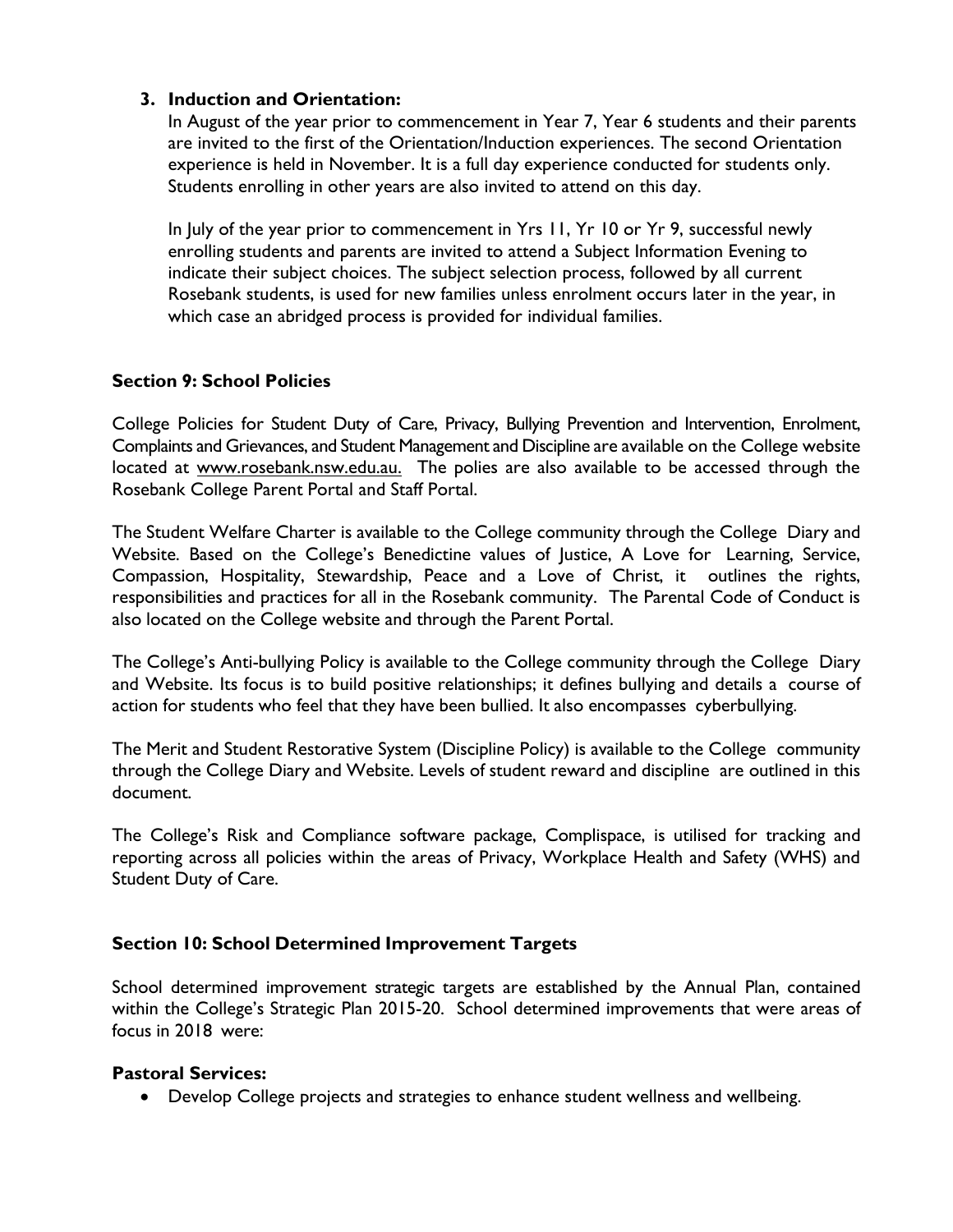- Investigate and implement Edumate services to record/log discipline issues, wellbeing interventions and to record student and parent meeting.
- Review the detention system and program so as to focus on a formative engaging approach.

## **Learning Services:**

- Develop a more cohesive and dynamic classroom practice of differentiation within the curriculum ("know your student").
- Identify and promote strategies that will identify and extend higher ability students.
- Preparation for the 2019 NESA educational review.

## **Ministry Services**

- Enhance the offerings (education, immersions, activities, prayer opportunities, etc.) available to staff to develop their own faith and a commitment to the core spiritual purpose of the College.
- Build the sacramental and liturgical program of the College (daily prayer, chapel prayer, Eucharist, Reconciliation, RCIA, whole school Masses, etc.)
- Complete and launch the College Mission Framework in Semester One 2018

## **Staff Services:**

- Develop a comprehensive framework for staff formation and professional development linked to processes and expectations associated with teacher registration through using existing staff planning and review tools (RPPR, Peer observation, PLN's etc.) and identifying others.
- Identify all structures and procedures to encourage staff to pursue registration at the HAT and Lead level including a discussion paper for the Board to consider remuneration options for staff who reach HAT and Lead status.
- Promote and trial newly developed and NESA accredited staff PD courses and commission further courses to be submitted to NESA for accreditation.

## **Business Services:**

- Ensure the College has a robust and effective ICT disaster recovery system both on site and off site.
- Finalise renovations of Erie and Inkamana. Finalise the design and tender for the expansion and updating of the auditorium and related colonnade. Finish the planning of and commence the renovation work in the cemetery and chapel (more likely in 2019). Finalise the planning of the additional 300 seat performance and presentation space in Palm court. Finalise the enclosure of the Gym and wind-proofing the café and undercroft areas.

## **Administration services:**

- Review basic timetabling assumptions (groupings, pairings, time loadings, staffing, etc.) to ensure they are well understood, transparent, flexible, and evaluated.
- Identifying current and future resource/facilities needs to ensure timely design, funding, preparation and construction.
- Identify potential staff for timetabling committees.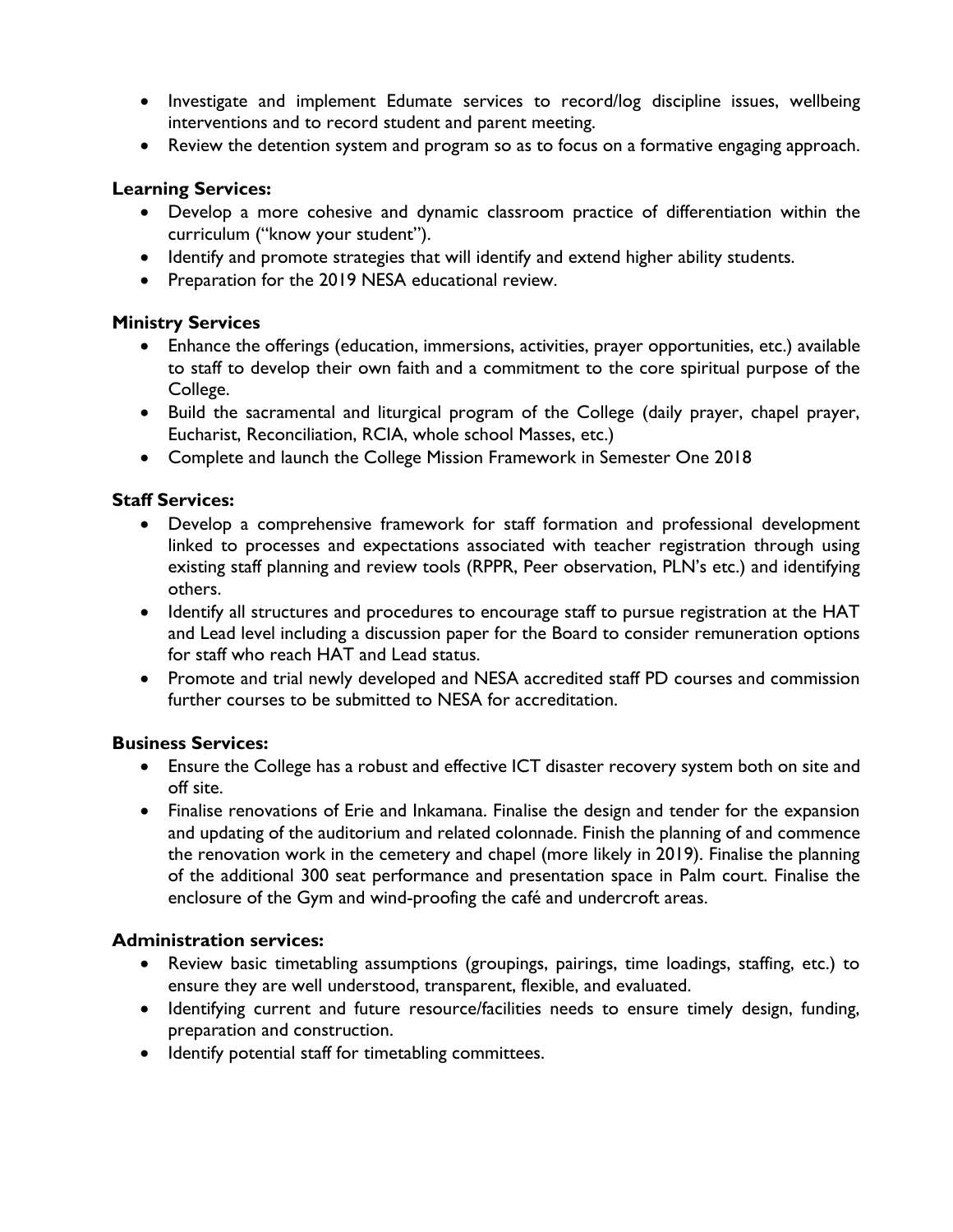#### **Management services:**

- Ensure the College compliance and risk management system is well designed, well managed and clearly understood by all staff.
- Establish and support the Extended Day Program and Vacation Care program
- Establish the role of Events Manager under the supervision of the Development Coordinator
- Manage and oversee the 2016-2020 mid-Strategic Plan review and ensure adjusted strategies are included in the Plan along with targets, timing and evidence.
- Oversee the planning for and implementation of the 2019 College NESA registration process.

## **Section 11: Initiatives promoting Respect and Responsibility**

The House-based Vertical Pastoral System continued to flourish in 2018, led by our House Coordinators, Assistant House Coordinators and our student leaders. Through well organised and coordinated House based activities, including the annual House Swimming and Athletics Championships and lunchtime competitions, the students developed a greater sense of pride and connection with their House and with each other.

The Pastoral Leadership Team includes House Coordinators and Assistant House Coordinators supported by our Home School Liaison Officer and two College Counsellors. The formalised Pastoral Care Program is delivered in House Year Groups to ensure that students are exposed to elements of social and emotional education. The Program allows for age related issues to be explored and investigated and the dynamic nature of the program allowed for additions and alterations to be made on a needs basis.

To complement the formalised program delivery we engaged guest speakers, production companies and participated in overnight camps and retreats.

The mentoring of students continued in 2018 with Peer Support involving all students in Years 7 and 9. The formal mentoring program between Senior Home Room teachers and their Year 11 and 12 students focused on their academic and pastoral welfare and the use of tracking data formed conversations. Our Student Leadership Coordinator and our Service Group Leaders provided guidance to our Student Leaders and mentored them in each of their roles.

Mental Health continued to be a topic area covered through both the Pastoral Care program and in the PDHPE curriculum. This year we focused on mental wellness and good mental fitness. Our staff participated in a Mindfulness Seminar in PD Week and they were active participants in our new initiative Wellbeing Week. During this week, staff and students were asked to expect the unexpected. Throughout the week in morning Home Room, class and lunchtimes there were various activities highlighting the importance of meditation, gratitude, mindfulness, laughter and fun.

The Lunchtime Club program was enhanced and saw both staff and students lead clubs, promoting a sense of belonging, acceptance and increased connectedness. From Star Wars Club to the Sign Language Club they were well attended and engaged students of all ages.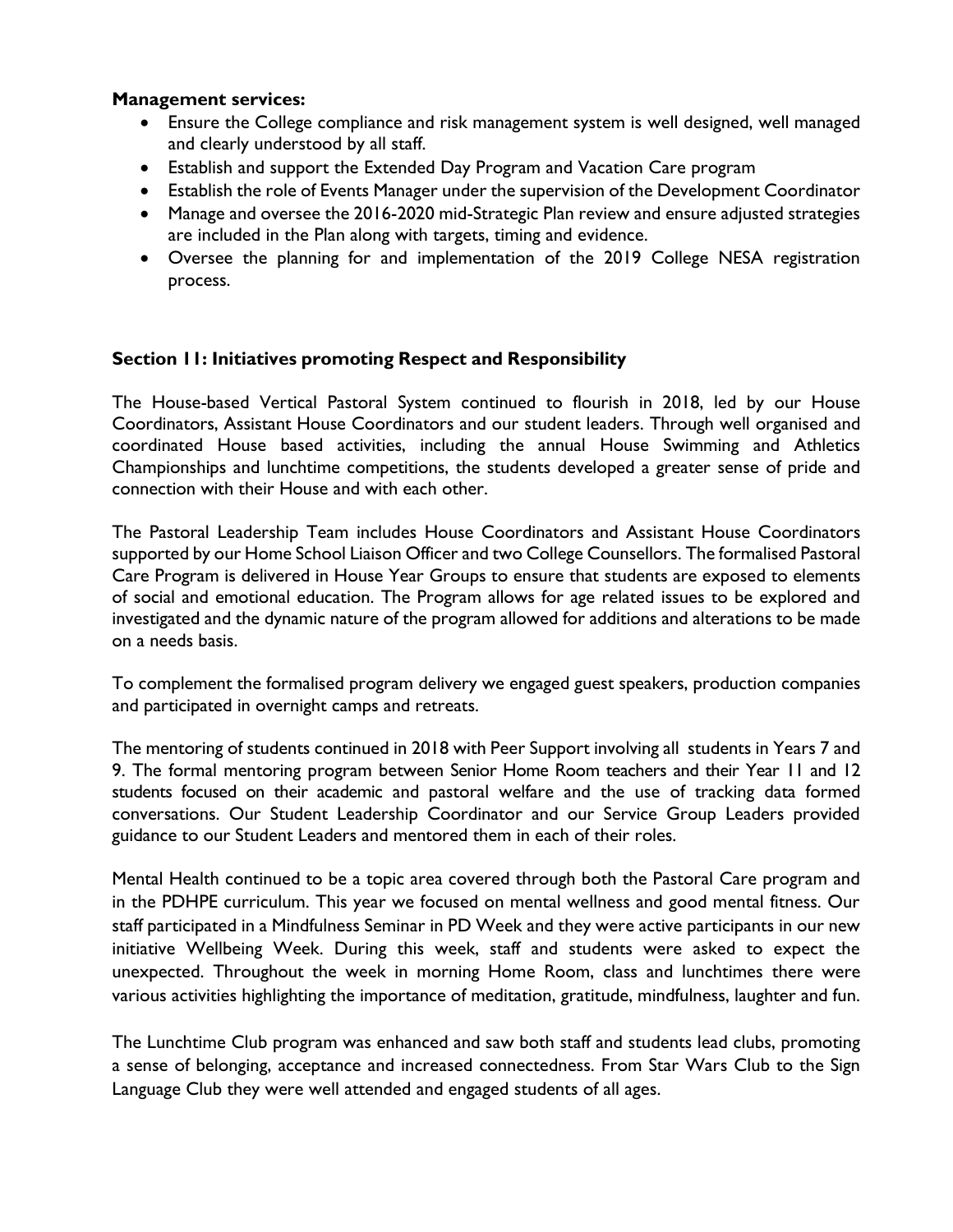Rosebank engages in National Awareness campaigns focusing on 'Bullying No Way!' and other campaigns such as Harmony Day, International Women's Day and awareness days around illnesses and events that have impacted the College, such as 'Beanie's for Brain Cancer'. Each year the College also solemnly commemorates ANZAC Day and Remembrance Day. Students work to support Catholic charities for those in need, such as Caritas Australia's Project Compassion and St Vincent de Paul, through the Winter and Christmas appeals.

## **Section 12: Parent, Student and Teacher Satisfaction**

**12.1** In 2018, parents and carers completed an extensive annual survey to assist the College in determining levels of satisfaction and highlight areas where improvements could be implemented. The majority of parents acknowledged a high degree of satisfaction with Rosebank College. This was evident through enrolment demand from current and prospective parents, survey insights collected throughout the year, opinion polls and parent forums.

Survey categories included School Communication and Traditions, Technology Resources and Facilities, Marketing and Promotion, Choosing Rosebank, Learning, Pastoral Care, Program, Services and Activities, Parent Communication and Satisfaction.

Sample affirmations and suggests from the **2018 Parent Survey:**

## **Affirmations:**

- − Very pleased with the Communications and Traditions portrayed by Rosebank College
- − Impressed with planning and implementation of the 2 new Houses allowing Home Room Teachers to have less students, but offer more individual support
- Happy with the Technology and initiatives taken by Rosebank College
- Rosebank communicates well with the community and families
- Impressive Open Day which made us enroll at the College
- − Pastoral Program and support very important
- − The Learning Program has extensive offerings
- The Immersion and International Exchange opportunities are amazing experiences
- − Rosebank fees are well priced for the quality received
- Staff contact list at the beginning of the year very useful
- − Great staff and a supportive, professional, safe learning environment

## **Suggestions:**

- The parent portal provide an easier, mobile friendly navigation for parents
- The fabric of the boys' trousers to be reviewed
- Learning Progress Meetings structure and appointments to be reviewed
- Review canteen offerings
- Communication/information sessions for parents regarding pastoral programs and concerns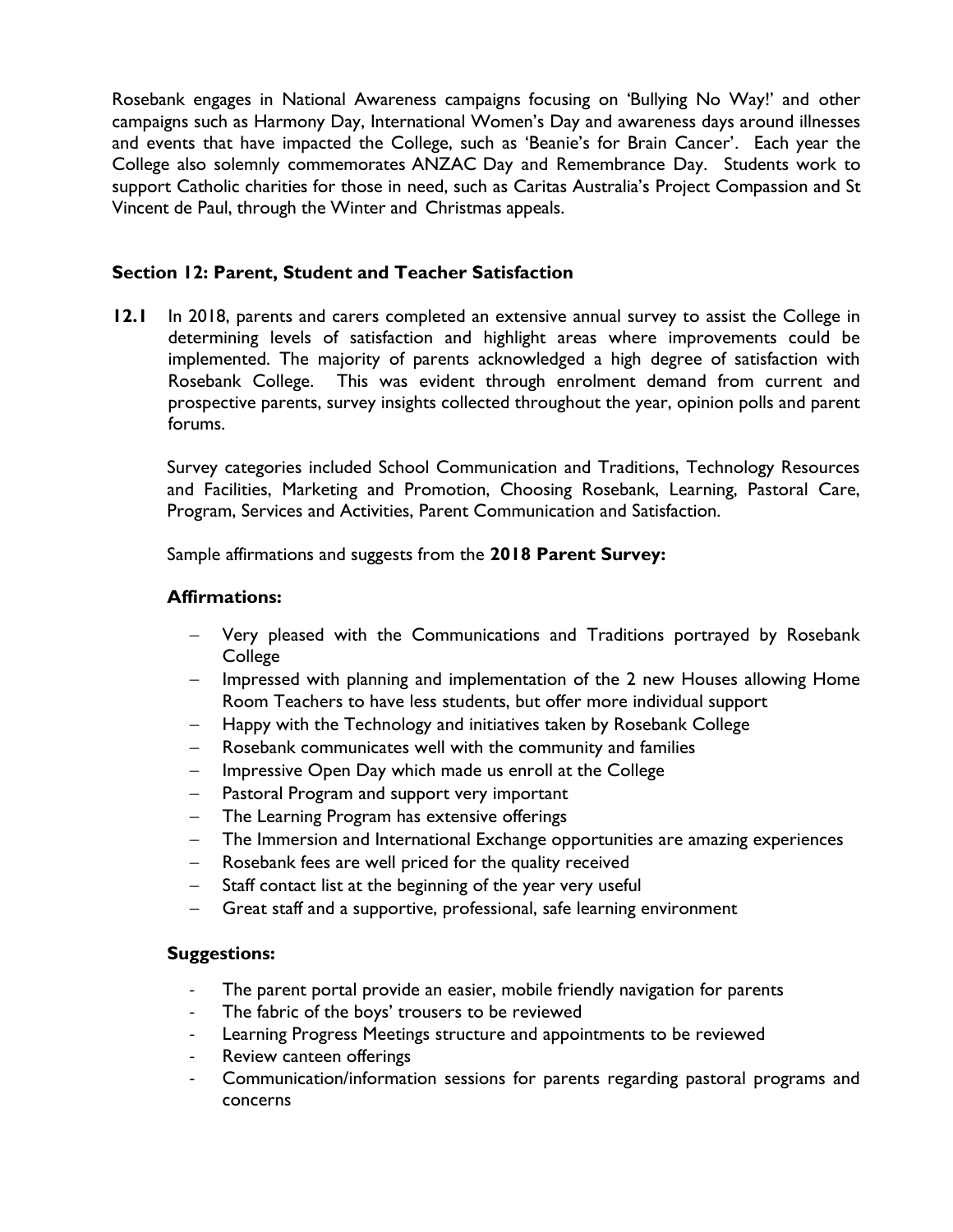The Graduating Class of 2018 had an opportunity to give voice to their experiences at Rosebank College through the Year 12 Student Exit Survey. Their feedback and suggestions are heard by the College Leadership Team and Teachers, and used to assess what is working well and which areas could be improved upon. Survey categories included School Communication and Traditions, Technology Resources and Facilities, Marketing and Promotion, Choosing Rosebank, Learning, Pastoral Care, Program, Services and Activities, Parent Communication and Satisfaction.

Sample affirmations and suggestions from the **2018 Year 12 Student Exit Survey**:

## **Affirmations:**

- Enjoy being a role model to the younger years
- − Have gained a great understanding of the values throughout the school years
- − Strong connection to Pastoral Houses
- − Would like to encourage stronger student contribution to the spiritual life of the College
- − Wellbeing sessions are engaging, fun and useful. It has improved a lot over the years
- − Positive Homeroom experience
- − Enjoyed engagement with older students in Homeroom
- − There are a large variety of subjects to choose from
- − Study skills sessions were very helpful
- − Additional excursions can make learning more engaging
- − ICT helpdesk extremely helpful
- − Favourite facilities are Year 12 common room, Science and TAS
- − Social Justice Day has provided a greater understanding in areas such as the Benedictine values and how to apply them in current issues, e.g. poverty/inequality
- − Leadership skills very good with SRC, Student Forum, Service Groups

## **Suggestions:**

- − Would like more leadership opportunities
- − Would appreciate interactive opportunities to explore subjects before senior selection
- − Additional excursions could make learning more engaging
- − Review canteen offerings
- − Pants for female students
- − Additional career advice including guest speakers from universities

All College staff were asked to complete a survey also to provide a snapshot of their perception of the effectiveness of the College. Through the survey, staff were given the opportunity to make important suggestions on how the College can improve what it does.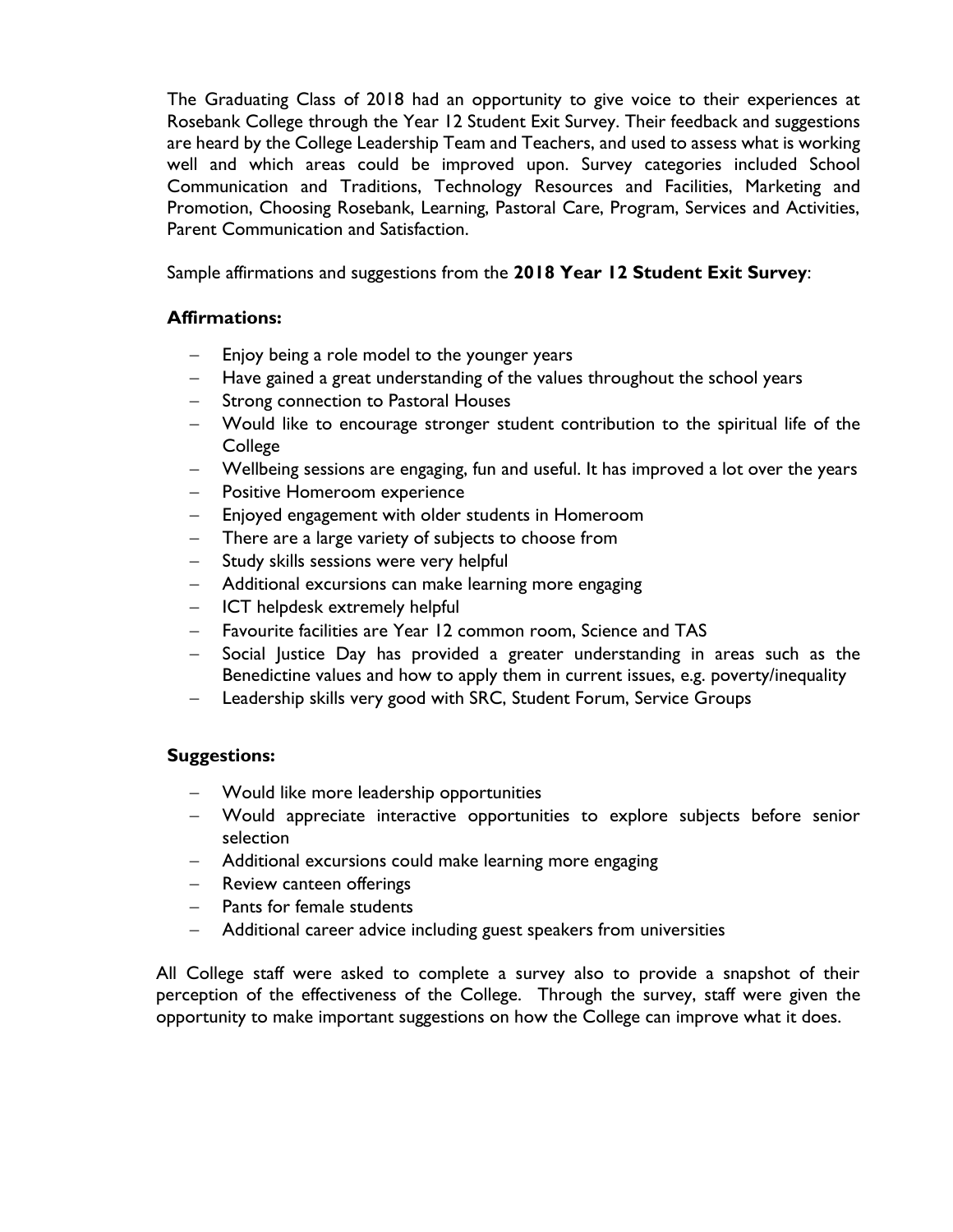Sample affirmations and suggestions from the **2018 Staff Survey**:

#### **Affirmations:**

- Rosebank offers excellent value. It is well resourced and supported
- − Excellent service to stake holders
- − Significant improvements in the quality of students and families
- − Rosebank provides many learning opportunities on the job. It allows autonomy and confidence
- − Enjoy seeing the students shine in so many areas. Highly recommend the College to family and friends
- − Vigorous interest in implementing new initiatives to benefit the students and the school community

## **Suggestions:**

- Reduction in school events allowing less interruption to classes and more preparation time
- − Workload to be more manageable
- − Focus on environmental responsibilities and sustainability practices
- − HR processes to be improved
- − Staff PD applicable to specific roles, as opposed to generalized group training
- − Communication between staff could be improved

# **12.2 College staff involvement**

During the year all staff participated in a variety of College based events and activities which showcased the breadth of learning, innovation and celebration. These events were inclusive of Open Day, Benedict Day, PD Week, and several whole school Community Days.

All staff continue to have the opportunity to contribute their comments on College policy and procedures through active participation in structured Staff meetings, Faculty and Pastoral Team meetings, Support Staff meetings, Event and Reference Committees.

In 2018, the College said farewell to nineteen staff members. Rosebank College recognises the wisdom and skill set that these staff have shared with colleagues, students and parents. Many are embarking on the next stage of their vocation within an educational setting, some moving on to parenthood, overseas experiences, corporate enterprise and retirement.

A member of the College Development Office currently oversees the continuity of the Strategic Plan, ensuring the College is on track to deliver on the seven strategic priorities by 2020. Aligning with the College vision and the invested interest of the stakeholders, the College conducted surveys in the second half of 2018 (current staff, parents and exiting Year 12 students). The emerging themes are analysed with a vision to be incorporated amidst new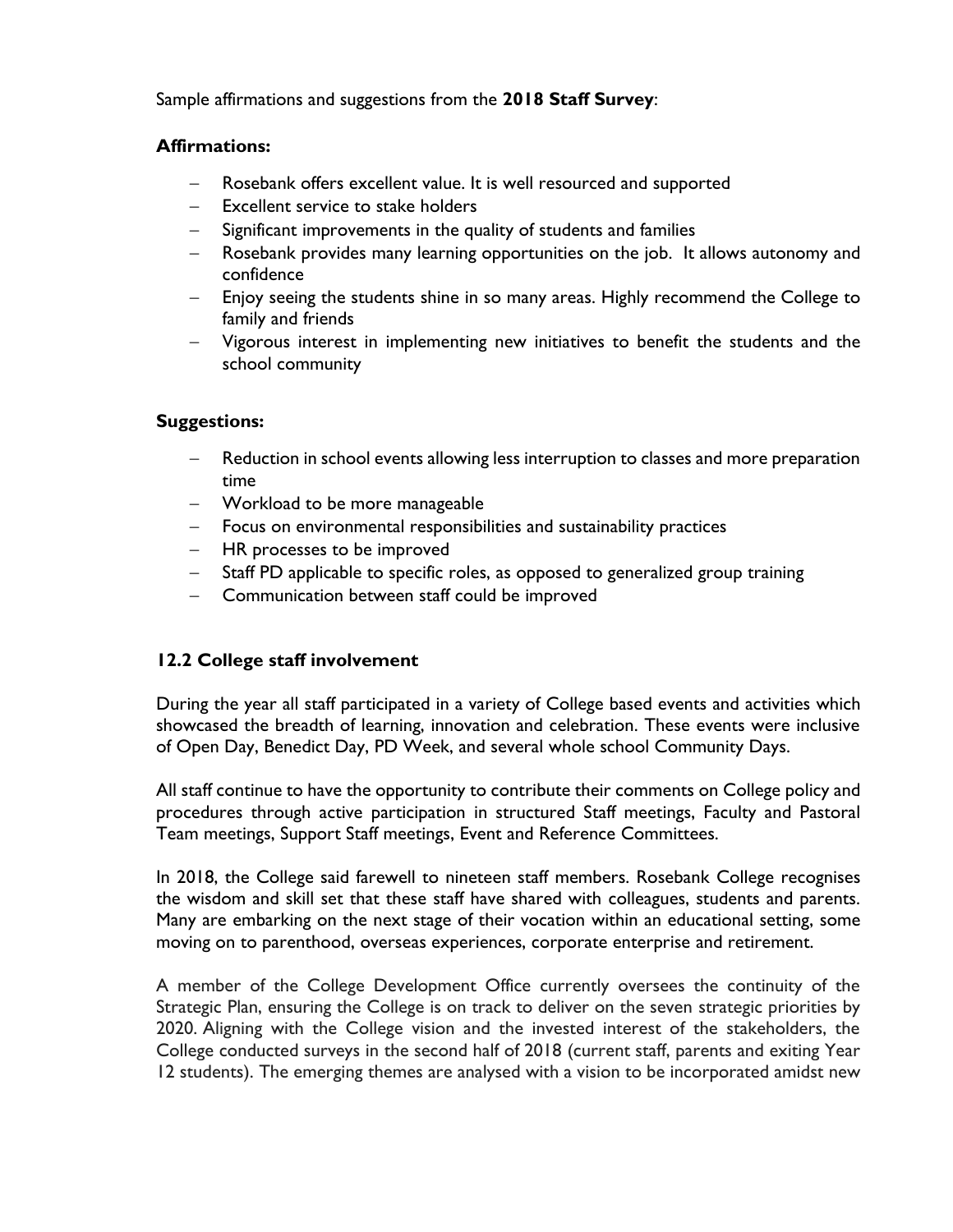strategies planned for 2021. In 2018, the College implemented and completed 170 strategies from a total of 237 strategies across 38 intents and indicators.



#### **Section 13: Summary Financial information**

The College derives its income from:

- Parent payment of tuition fees and charges
- Commonwealth Government grants, both recurrent and capital
- State Government grants
- Interest received and revenue from trading operations